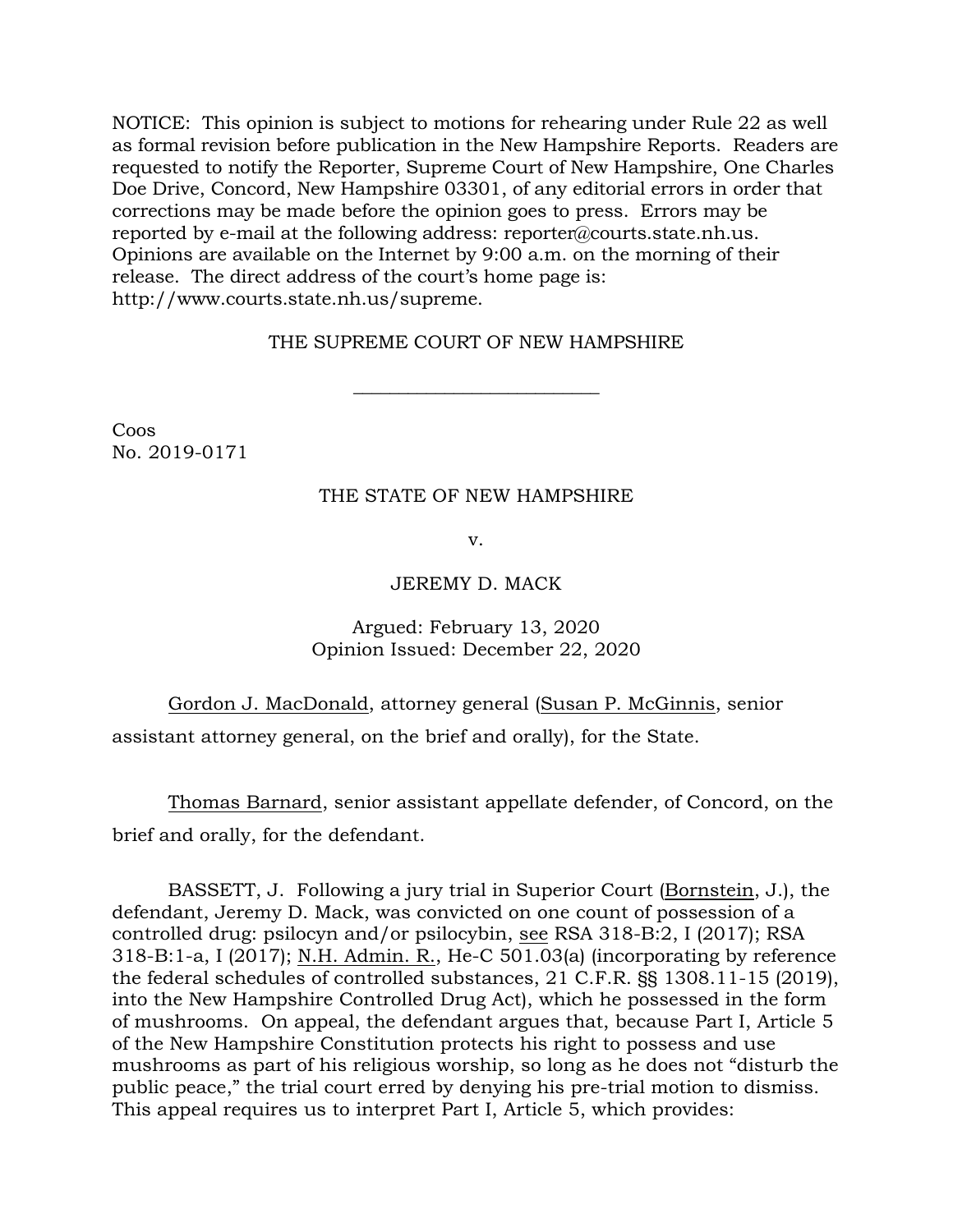Every individual has a natural and unalienable right to worship God according to the dictates of his own conscience, and reason; and no subject shall be hurt, molested, or restrained, in his person, liberty, or estate, for worshipping God in the manner and season most agreeable to the dictates of his own conscience; or for his religious profession, sentiments, or persuasion; provided he doth not disturb the public peace or disturb others in their religious worship.

N.H. CONST. pt. I, art. 5. Specifically, the outcome of this appeal turns on our interpretation of the phrase "disturb the public peace." Because we now articulate the test required by Part I, Article 5, we vacate the trial court's order and remand.

The pertinent facts are as follows. In 2017, the defendant, after practicing "[s]hamanic, earth-based religion" for years, joined the Oratory of Mystical Sacraments branch of the Oklevueha Native American Church. After joining the church, the defendant was issued a membership card specifying that he "met the standard of being a sincere member of the Native American Church," which qualified him to grow and use mushrooms as a religious sacrament in accordance with the church's rules. The defendant testified that the church has strict rules surrounding the taking of the sacraments, which must be done in seclusion. The defendant further testified that the rules prohibit taking mushrooms in public or around children, and also prohibit the operation of vehicles and the use of firearms while doing so. After joining the church, the defendant completed additional training and became a minister within the church.

In November 2017, two New Hampshire State Police troopers went to the defendant's home to serve him with an order of protection arising out of an unrelated civil matter pending in another state. The order required the troopers to take custody of any firearms owned by the defendant. Although the defendant was not at home, his mother, who lived with him, allowed the troopers into the residence. Speaking with the troopers on the telephone, the defendant gave the troopers permission to take custody of his firearms, which were located in a safe in the basement of his home. When the troopers opened the safe, they observed mushrooms on the top shelf, and seized them.

Approximately one week later, the defendant voluntarily met with one of the troopers at the Colebrook Police Department. During the meeting, the defendant explained to the trooper that he possessed and used the mushrooms as part of his religious worship, and that he did so in accordance with the rules of the Oklevueha Native American Church. He further explained his belief that it was legal for him to do so as part of his religious worship, based on his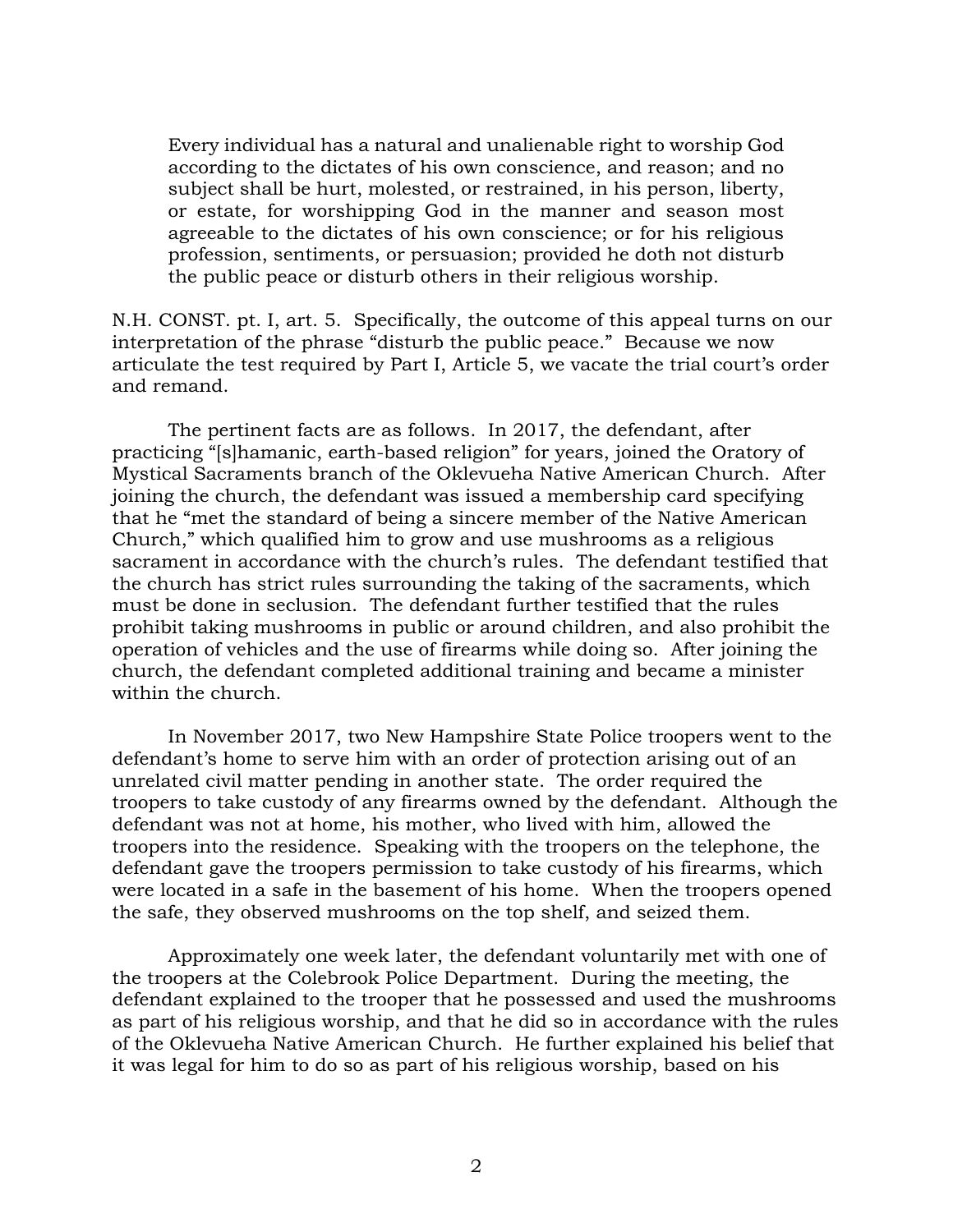understanding of certain out-of-state court rulings and other legal information provided by the church.

In April 2018, the defendant was indicted on one count of possession of a controlled drug. See RSA 318-B:2, I. In July 2018, the defendant moved to dismiss the indictment on the grounds that it violated his right to freely exercise his religion under the First Amendment to the United States Constitution, and Part I, Article 5 of the New Hampshire Constitution. See U.S. CONST. amend. 1; N.H. CONST. pt. I, art. 5. The State objected. Following a hearing in September 2018, the trial court denied the defendant's motion to dismiss.

In its order, the trial court considered the defendant's claims under both the Federal and State Constitutions. The trial court observed that, prior to the decision of the United States Supreme Court in Employment Division, Department of Human Resources of Oregon v. Smith, 494 U.S. 872 (1990), superseded by statute, Religious Freedom Restoration Act of 1993, Pub. L. No. 103-141, 107 Stat. 1488, any law that substantially burdened religious conduct was deemed to violate the Free Exercise Clause of the First Amendment unless the law was shown to serve a compelling government interest. In Smith, the Supreme Court dispensed with the "compelling government interest" test, and held that "the right of free exercise does not relieve an individual of the obligation to comply with a valid and neutral law of general applicability on the ground that the law proscribes (or prescribes) conduct that his religion prescribes (or proscribes)." Employment Div., Ore. Dept. of Human Res. v. Smith, 494 U.S. at 879, 885-90 (quotation omitted). Accordingly, the trial court determined that, under the Federal Constitution, "the State is not required to show a compelling government interest" because "the state law making it illegal to possess a controlled drug in the State of New Hampshire is a facially neutral law that applies to every person in the State regardless of the person's religious beliefs or lack thereof."

With regard to the State Constitution, the trial court observed that we had employed the reasoning from Smith in a free exercise case involving Part I, Article 5: State v. Perfetto, 160 N.H. 675, 679 (2010). Finding that, in Perfetto, we had adopted Smith, the trial court applied the same reasoning as it had under the Federal Constitution, and denied the defendant's motion to dismiss, concluding that "the defendant's possession of psilocyn and/or psilocybin is prohibited under New Hampshire law, and because that prohibition is constitutional, the State may, consistent with the [federal] Free Exercise Clause and Part I, Article 5 of the New Hampshire Constitution, prosecute the defendant for said possession." The trial court denied the defendant's motion to reconsider, and the defendant was later convicted by a jury. This appeal followed.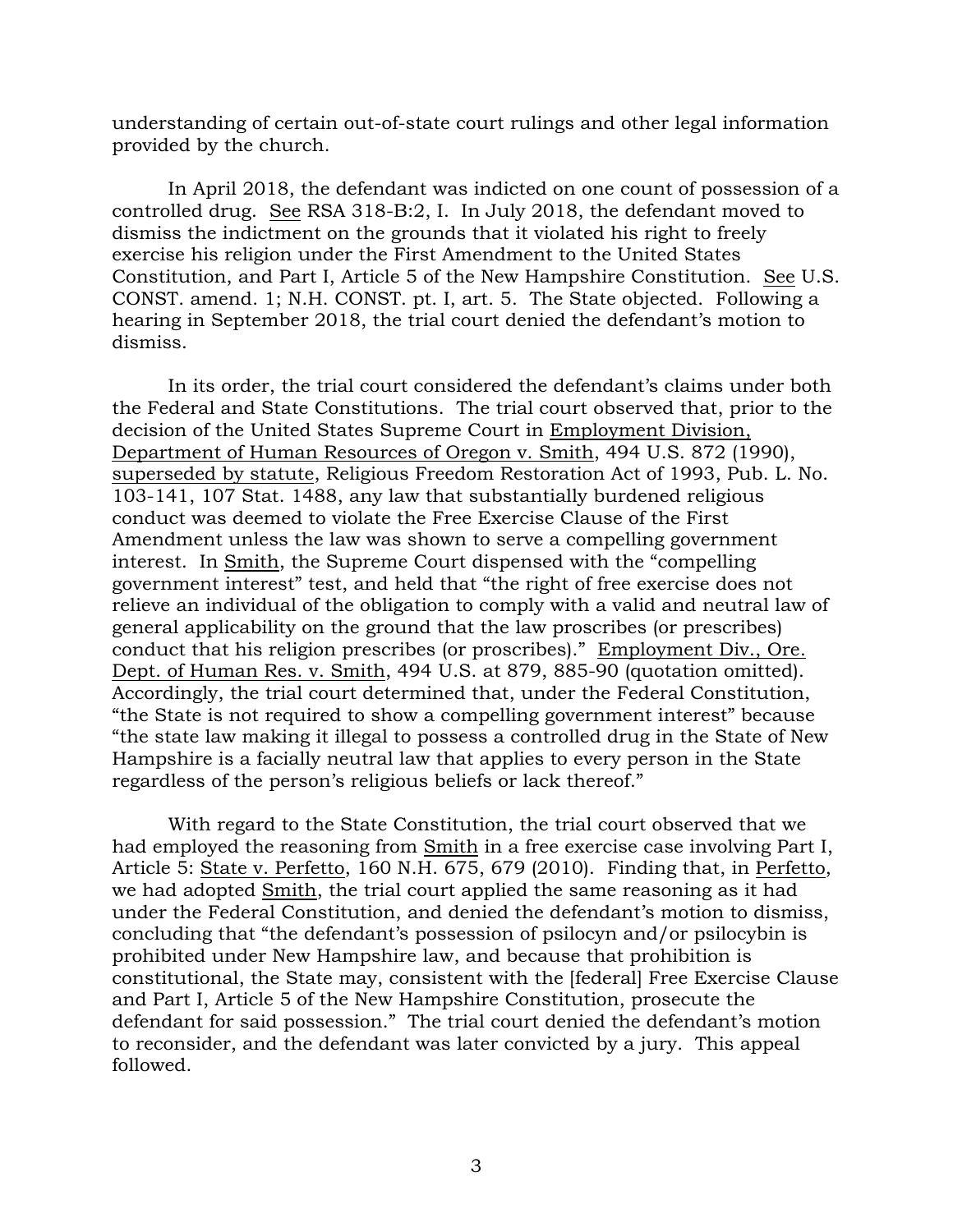On appeal, the defendant does not advance any appellate arguments under the Federal Constitution; rather, he argues that the trial court erred by denying his motion to dismiss under Part I, Article 5 of the New Hampshire Constitution. The defendant contends that the plain language and original meaning of Part I, Article 5 bar the State "from prosecuting an individual for worshipping God in the manner and season most agreeable to the dictates of his own conscience, except for conduct that disturbs the public peace or disturbs others in their religious worship." (Quotations and brackets omitted.) The defendant contends that his possession and use of mushrooms did not "disturb the public peace" within the original meaning of Part I, Article 5. He argues that the State Constitution provides greater protection to religious conduct than the Federal Constitution, and that we did not and should not adopt Smith because it is contrary to the plain language and original meaning of Part I, Article 5. The State does not dispute that the defendant's possession and sacramental use of mushrooms constitutes religious conduct motivated by a sincerely held religious belief.

We first consider the State's threshold contention that the defendant failed to preserve his arguments regarding the original meaning of Part I, Article 5 and the applicability of Smith. See Halifax-American Energy Co. v. Provider Power, LLC, 170 N.H. 569, 574 (2018) (observing that we generally "decline to review any argument that the defendants did not raise before the trial court" (quotation omitted)). From the outset, the defendant has maintained that his conduct is protected by Part I, Article 5, provided that he does not disturb the public peace or disturb others in their religious worship. Additionally, with regard to Smith, the trial court relied heavily on that decision in its order, and the parties had advanced arguments regarding Smith in their pleadings and during the hearing on the defendant's motion to dismiss. Accordingly, we find that the defendant's arguments are preserved for our review.

We now turn to the merits of the defendant's arguments. As we noted at the outset, the defendant's arguments require us to interpret Part I, Article 5, and, in particular, the "disturb the public peace" clause. If, as the State contends, we adopted Smith in Perfetto, then the application of Smith would be dispositive. Accordingly, we examine Perfetto.

In Perfetto, the defendant entered into a plea agreement whereby he pled guilty to numerous counts of possession of child pornography. Perfetto, 160 N.H. at 676. As part of his plea agreement, the defendant was prohibited from having contact with minors under the age of seventeen. Id. at 676-77. Following his release from state prison, the defendant moved to amend that condition — which was a part of his remaining suspended sentences — so that he could attend meetings at a particular congregation of Jehovah's Witnesses. Id. The trial court denied his motion. Id. at 677.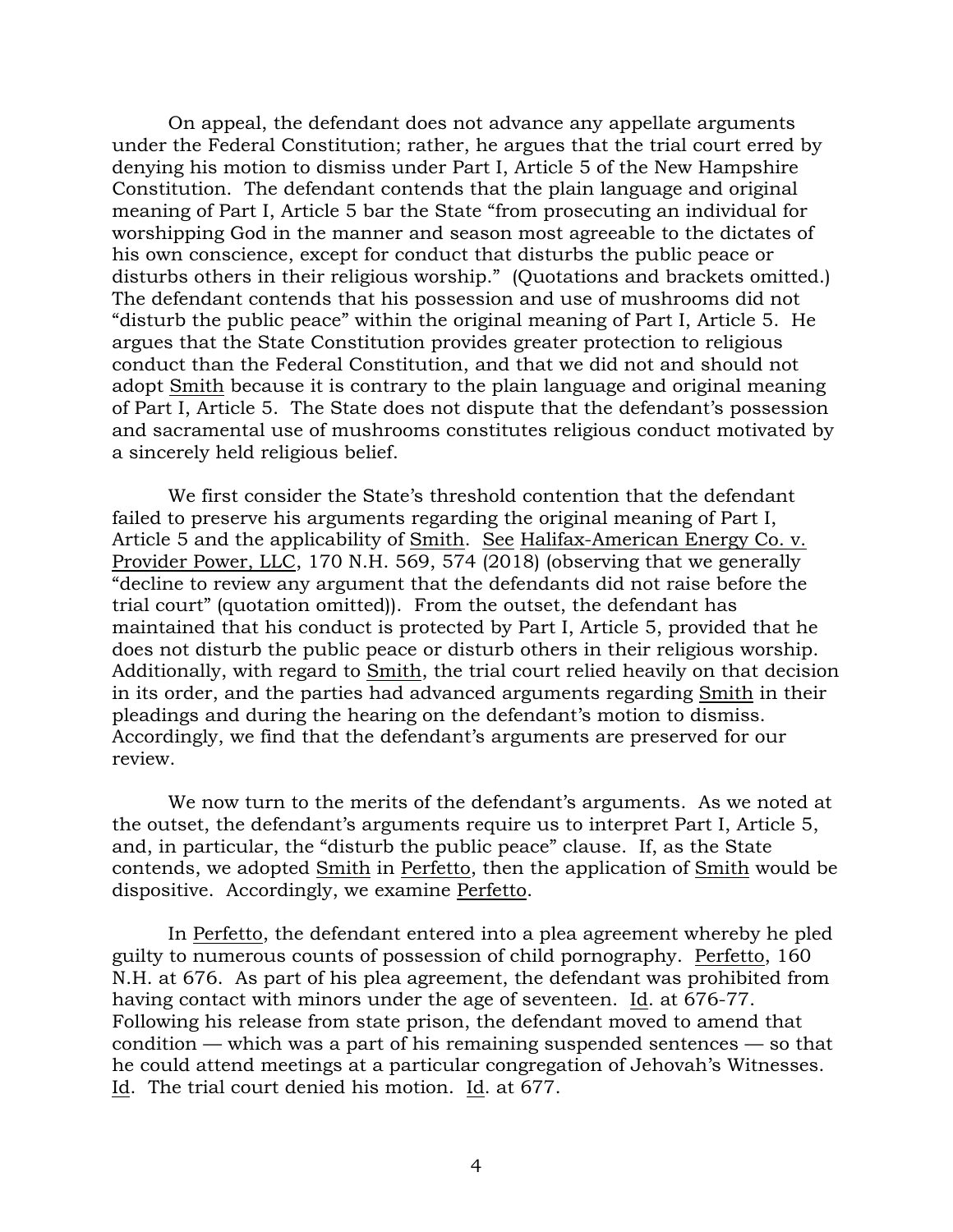On appeal, the defendant argued that "by not amending the conditions of his suspended sentences to allow him to attend the congregation of his choice, he [was] deprived of the right to the free exercise of his religion." Id. In affirming the trial court, we observed that "[t]o remain at liberty under a suspended sentence is not a matter of right but a matter of grace," and that the defendant, like "probationers, . . . parolees and prisoners," was "properly . . . subject to limitations from which ordinary persons are free," as long as the "limitations in the aggregate . . . serve the ends of probation." Id. at 678 (quotations and brackets omitted). Further, we noted that "a court will not strike down conditions of release, even if they implicate fundamental rights, if such conditions are reasonably related to the ends of rehabilitation and protection of the public from recidivism."  $\underline{Id}$ . at 678 (quotation omitted).

Additionally, in declining the defendant's invitation to require the State to show a compelling government interest in order to justify imposing restrictions on a probationer's fundamental rights, we noted that "the condition in this case does not directly infringe on the defendant's free exercise of his religion: it is instead facially neutral and applies to the defendant's conduct regardless of whether he is in a church or elsewhere." Id. at 678-79. We then concluded that "[u]nder these circumstances, we see no reason to require the State to show a compelling government interest." Id. at 679. We cited Smith for the proposition that "facially neutral, generally applicable laws that incidentally touch upon an individual's free exercise of religion do not require the government to show a compelling interest." Id.

We did not adopt the reasoning of Smith in Perfetto — the case did not require that we either adopt or reject the Smith analysis. The dispositive principle in Perfetto was that the defendant, like "probationers, . . . parolees and prisoners," was "properly . . . subject to limitations from which ordinary persons are free." Id. at 678 (quotations and brackets omitted). Because "the suspension condition [was] reasonably related to the rehabilitation or supervision of the defendant," the condition did not improperly deprive him of the right to freely exercise his religion. Id. at 680. Having so found, we had no occasion to decide whether the reasoning from Smith would be consonant with Part I, Article 5 of the State Constitution.<sup>1</sup>

<sup>&</sup>lt;sup>1</sup> In Perfetto, our single citation to **Smith** was introduced with a "Cf." signal, which means "compare," and is used in legal writing when the "[c]ited authority supports a proposition different from the main proposition but sufficiently analogous to lend support." The Bluebook: A Uniform System of Citation R. 1.2(a), at 59 (Columbia Law Review Ass'n et al. eds., 20th ed. 2015). We cited Smith merely to support our conclusion that, under the particular circumstances presented in Perfetto, there was no need for the State to show a compelling government interest. See State v. Perfetto, 160 N.H. 675, 678-80 (2010).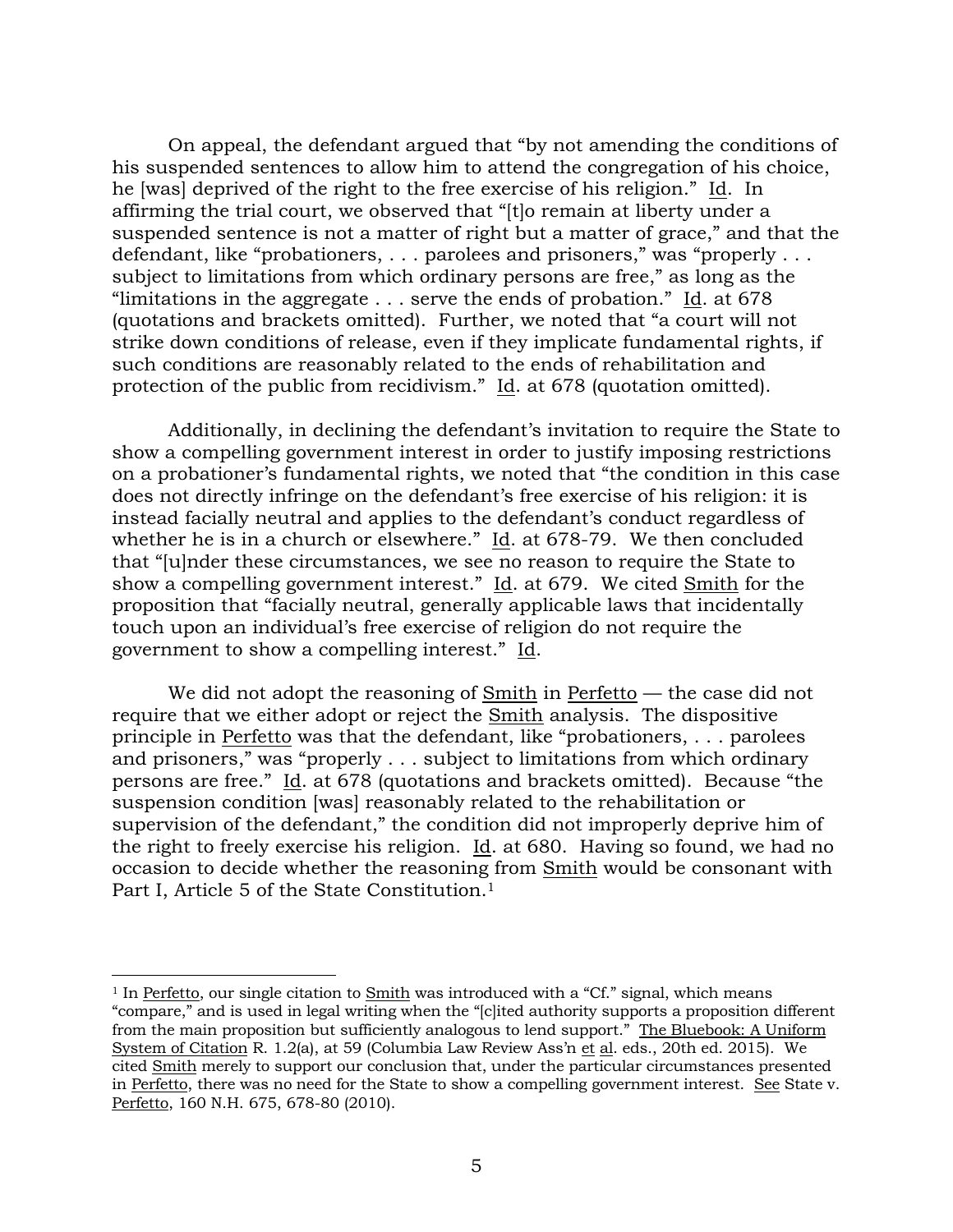Moreover, Perfetto is distinguishable on its facts. Here, the defendant is not subject to a suspended sentence, nor is he a probationer, parolee, or prisoner. Accordingly, the defendant, as an "ordinary person[]," is not subject to restrictions on his religious freedom unless those restrictions pass muster under Part I, Article 5. See id. at 678. In Perfetto, we observed that the defendant "may still practice his religion in ways that do not violate the condition of his sentences," such as through "the use of books and video and audio recordings," or by "arrang[ing] bible study with elders from his congregation," or even by "attend[ing] meetings at a congregation where minors are not present." Id. at 679-80. Here, however, the defendant does not have an alternative means of engaging in this religious ritual — he is categorically prohibited from possessing or using psilocyn and/or psilocybin mushrooms. See RSA 318-B:2, I.

Having concluded that, in Perfetto, we did not adopt Smith, and that Perfetto itself does not control the outcome here, we must now consider the broader and fundamental question presented by this appeal: whether the defendant's possession and use of psilocyn and/or psilocybin mushrooms is protected by Part I, Article 5 of the State Constitution. The defendant argues that, because he was "worshipping God in the manner and season most agreeable to the dictates of his own conscience," and because his conduct did not "disturb the public peace," Part I, Article 5 bars the State from prosecuting him. (Quotations omitted.) The State counters that Part I, Article 5 does not protect the defendant's conduct because "disturb the public peace," as used in Part I, Article 5, means "violate a generally applicable law." (Quotation omitted.)

"As the final arbiter of state constitutional disputes, we review the trial court's construction of constitutional provisions de novo." HSBC Bank USA v. MacMillan, 160 N.H. 375, 376 (2010). "When our inquiry requires us to interpret a provision of the constitution, we must look to its purpose and intent. The first resort is the natural significance of the words used by the framers. The simplest and most obvious interpretation of a constitution, if in itself sensible, is most likely to be that meant by the people in its adoption." Duncan v. State, 166 N.H. 630, 640 (2014) (quotations and citations omitted). Additionally, "we view the language used in light of the circumstances surrounding its formulation." City of Concord v. State of N.H., 164 N.H. 130, 134 (2012). "Reviewing the history of the constitution and its amendments is often instructive, and in so doing, it is the court's duty to place itself as nearly as possible in the situation of the parties at the time the instrument was made, that it may gather their intention from the language used, viewed in light of the surrounding circumstances." State v. Addison (Capital Murder), 165 N.H. 381, 565-66 (2013) (quotation omitted). "The language used by the people in the great paramount law which controls the legislature as well as the people, is to be always understood and explained in that sense in which it was used at the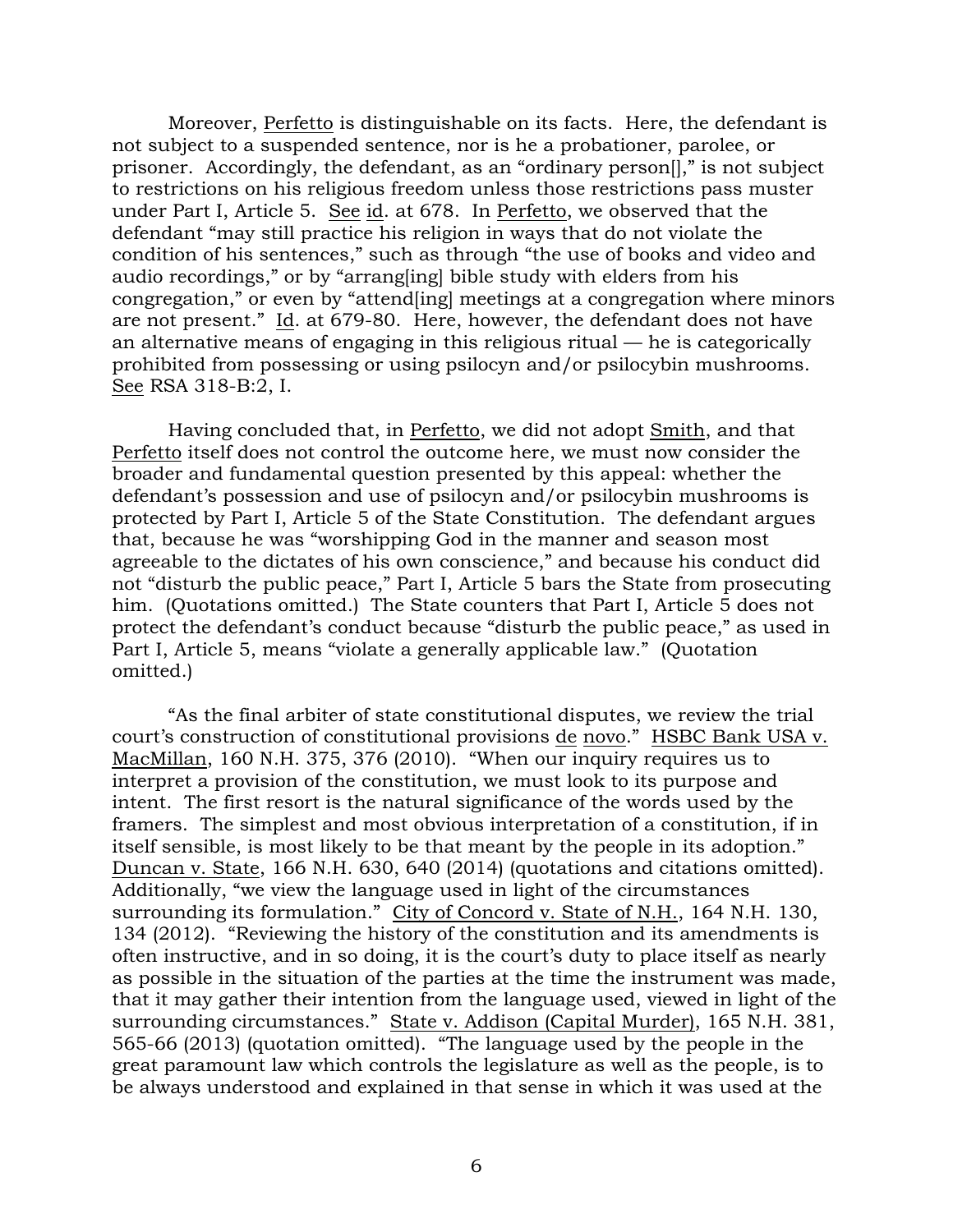time when the constitution and the laws were adopted." Id. at 566 (quotation, brackets, and ellipsis omitted).

Additionally, when interpreting the New Hampshire Constitution, we often look to interpretations of comparable state and federal constitutional provisions in order to inform and guide our analysis. State v. Briand, 130 N.H. 650, 653 (1988). Interpretations by other courts are most persuasive when the language of the constitutional provision at issue is similar to the wording in our constitution. See, e.g., Opinion of the Justices (Quorum under Part II, Article 20), 173 N.H.  $\frac{1}{\sqrt{2}}$  (decided November 17, 2020) (slip op. at 5) (finding the history of the Federal Quorum Clause instructive "[b]ecause of the similarity in language" between the Federal Quorum Clause and the quorum clause of the New Hampshire Constitution). When "the constitutional provision[] at issue contain[s] language dissimilar to ours," interpretations by other courts are of more "limited value." Claremont School Dist. v. Governor, 138 N.H. 183, 186 (1993). "Given that New Hampshire shares its early history with Massachusetts, that we modeled much of our constitution on one adopted by Massachusetts four years earlier, and that the Massachusetts Constitution contains a nearly identical provision regarding" the free exercise of religion, "we give weight to the interpretation given that provision by the [Massachusetts] Supreme Judicial Court." Id. It is important to note, however, that "when this court cites federal or other State court opinions in construing provisions of the New Hampshire Constitution or statutes, we rely on those precedents merely for guidance and do not consider our results bound by those decisions." State v. Ball, 124 N.H. 226, 233 (1983).

Part I, Article 5 was part of the New Hampshire Constitution of 1784, and remains unchanged to this day. See 20 Early State Papers of New Hampshire 10 (A. Batchellor ed. 1891). We have long recognized that in Part I, Article 5, "there is a broad, a general, a universal statement and declaration of the 'natural and unalienable right' of 'every individual,' of every human being, in the state, to make such religious profession, to entertain such religious sentiments, or to belong to such religious persuasion as he chooses, and to worship God privately and publicly in the manner and season most agreeable to the dictates of his own conscience and reason." Hale v. Everett, 53 N.H. 9, 61 (1868). "And," we observed, "if he do it in a way not to disturb others, that right is without exception and without qualification." Id. (emphasis added). As we explained: "The framers of the constitution were very careful to state and declare the distinction between mere civil or political rights, although they were 'natural, essential, and inherent' rights belonging to 'all men' (Art. II), and the 'rights of conscience,' which had the additional quality and excellence of being 'unalienable.'" Id. "These merely civil or political rights could be surrendered to the government or to society (Art. III) in order to secure the protection of other rights, but the rights of conscience could not be thus surrendered," we continued, nor could the government or society "have any claim or right to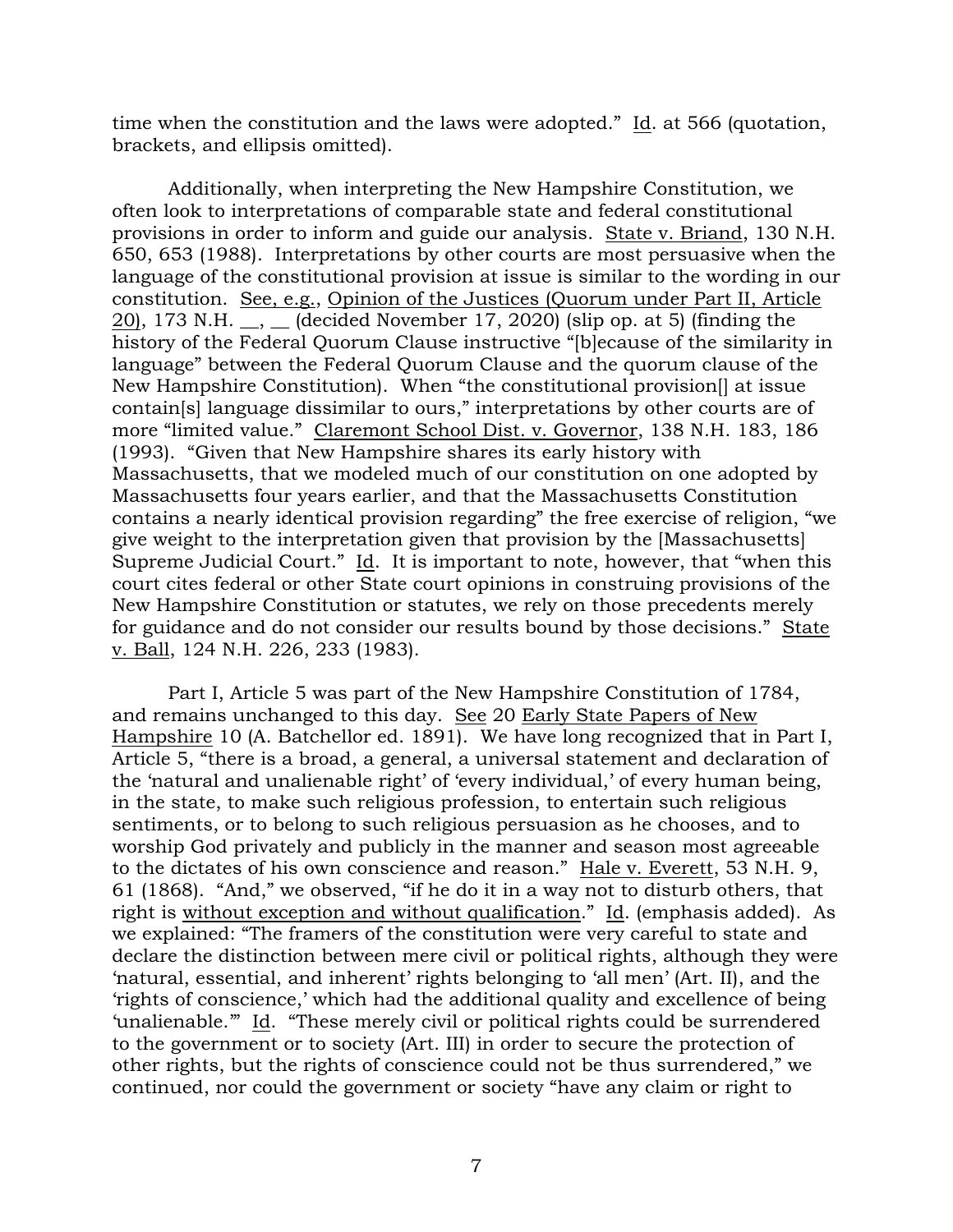assume to take them away, or to interfere or intermeddle with them, except so far as to protect society against any acts or demonstrations of one sect or persuasion which might tend to disturb the public peace, or affect the rights of others." Id. Indeed, we observed that such rights of conscience are not "conferred" by the State Constitution, but, rather, are "declared, stated, asserted, as something inherent in the people—a right they had before this declaration of rights, as much as after."  $\underline{Id}$ . at 60. We have reaffirmed these principles over the years. See, e.g., Glover v. Baker, 76 N.H. 393, 420-21 (1912); State v. Cox, 91 N.H. 137, 141-42, 145-46 (1940); Opinion of the Justices (Choice in Education), 136 N.H. 357, 359 (1992).

Here the defendant "had the constitutional right to entertain such opinions as [he] chose, and to make a religion of them." Baker, 76 N.H. at 420. "Whether [his] opinions are theologically true, the court[s] are not competent to decide." Id. (quotation omitted). Indeed, "[i]n this country there is absolute religious equality, and no discrimination in law is made between different religious creeds or forms of worship." Webster v. Sughrow, 69 N.H. 380, 381 (1898). Because, in this case, the State does not dispute that the defendant's possession and sacramental use of mushrooms constitutes religious conduct motivated by a sincerely held religious belief, the critical question is whether the defendant's "worshipping [of] God in the manner and season most agreeable to the dictates of his own conscience" "disturb[ed] the public peace" within the meaning of Part I, Article 5. N.H. CONST. pt. I, art. 5 (emphasis added).

We begin with a survey of our case law interpreting the phrase "disturb the public peace." N.H. CONST. pt. I, art. 5. In State v. White, the defendants were charged and convicted of beating a drum, without advance permission, within the compact part of a town in violation of a statute "designed for the security of the public convenience, safety, and tranquillity." State v. White, 64 N.H. 48, 49 (1886). On appeal, the defendants argued that their actions were protected by Part I, Article 5 because their actions were done in accordance with their sense of religious duty, and, therefore, they were worshiping in accordance with the dictates of their own consciences. Id. In holding that it was not a legal justification "that the act was done in the performance of religious services in accordance with the religious belief of the [defendants]," id., we reasoned that, although Part I, Article 5 secures to every person "unlimited freedom of conscience and religious belief and profession," it "affords no justification for acts or practices in religious services which disturb the public peace, or disturb others in their religious worship."  $\underline{Id}$ . at 50.

We went on to explain that "a statute prohibiting acts having a tendency to endanger the public peace, or to distract the attention and interrupt the quiet of others, is not in conflict with this constitutional provision, although the prohibited acts may form a part of the services of religious worship." Id.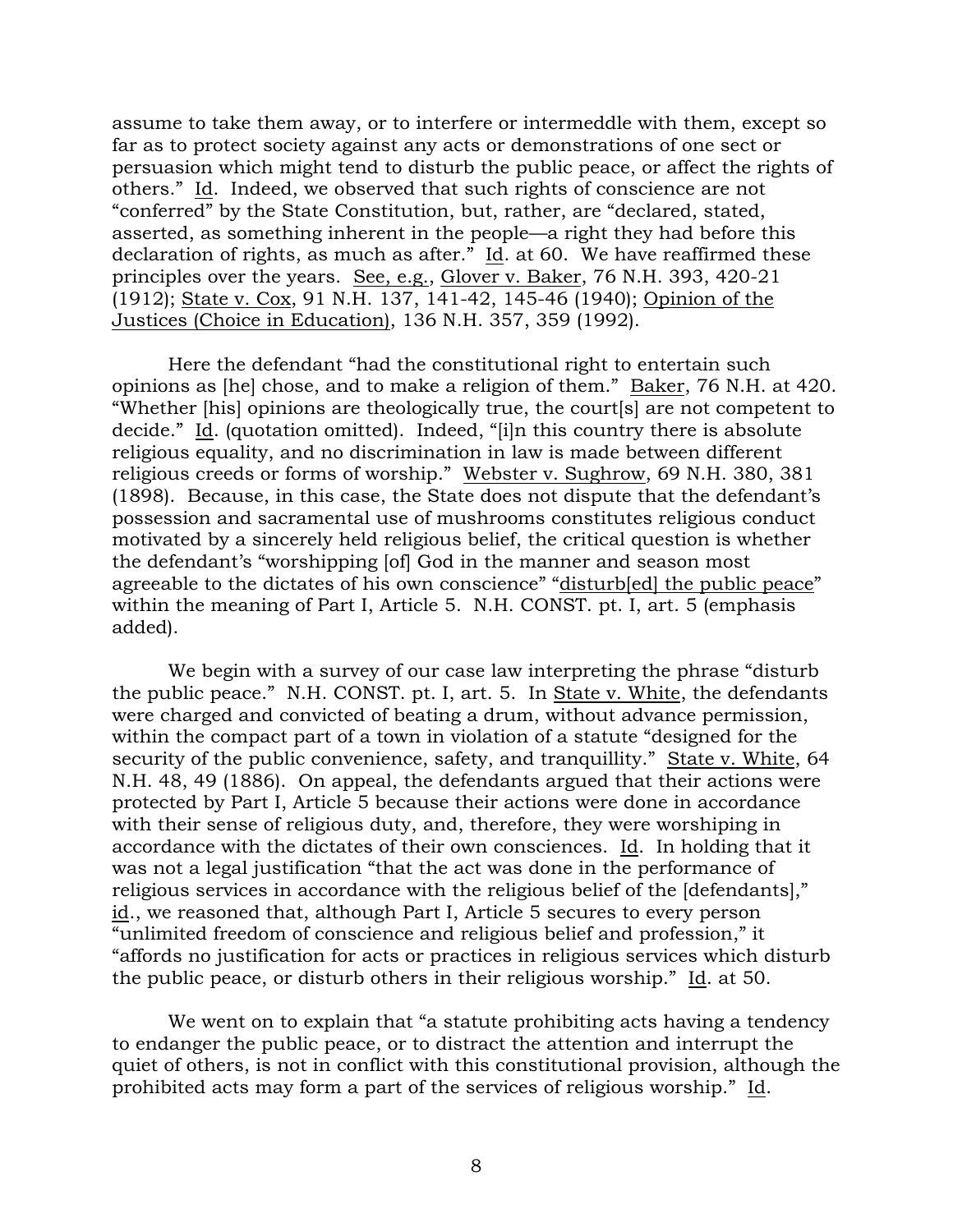"Religious liberty, as recognized and secured by the constitution," we continued, "does not mean a license to engage in acts having a tendency to disturb the public peace under the form of religious worship, nor does it include the right to disregard those regulations which the legislature have deemed reasonably necessary for the security of public order." Id. Accordingly, we concluded that "[a] reasonable measure of prevention to avoid disturbance is not an infringement of constitutional rights." Id.

In State v. Cox, each of the defendants was convicted of a misdemeanor for taking part in a procession on the public streets of Manchester without a license, as required by statute. Cox, 91 N.H. at 138. The defendants were members of a group of more than eighty Jehovah's Witnesses who participated in an "information march" throughout the city, carrying signs and placards, and distributing leaflets. Id. at 138-39. On appeal, the defendants challenged the constitutionality of the statute under Part I, Article 5, and under Part I, Article 22 (liberty of the press) of the State Constitution. Id. at 140. Quoting White, we recognized that "[t]he state has authority to make regulations as to the time, mode, and circumstances under which parties shall assert, enjoy, or exercise their rights of highway use without coming in conflict with any of those constitutional principles which are established for the protection of private rights and private property," and that such regulations "are valid if they reasonably serve to prevent any substantial disturbance which is an interference of normal travel."  $Id.$  at 141-42 (quotation and brackets omitted). Therefore, reasoning that "[t]he right to worship is not a right to disturb others in their worship, and the right to free speech and writing is not one to force speech or writing on an unwilling audience or readers," we found that "[i]t is not unreasonable to say that the sentiment displayed had a provocative tendency to a disturbance of the peace in view of the manner, place and time of its publication." Id. at 145-46. After observing that the defendants were entitled to, but did not, apply for a license allowing them to march "when, where and as they did," so long as the march would not have "unduly" disturbed" the "convenience of the public in the use of the streets," we affirmed the defendants' convictions, concluding that "[t]he measure of control fixed by the act is permissible in the public interest without invasion of the individual rights, and as a due exercise of legislative powers granted by the State Constitution." Id. at 146.

Next, we look to the Massachusetts Supreme Judicial Court's interpretation of Part I, Article 2 of the Massachusetts Constitution — a religious liberty provision that is substantially identical to Part I, Article 5 of the New Hampshire Constitution. <sup>2</sup> In Commonwealth v. Nissenbaum, the

<sup>2</sup> Part I, Article 2 of the Massachusetts Constitution provides: "It is the right as well as the duty of all men in society, publicly, and at stated seasons to worship the SUPREME BEING, the great Creator and Preserver of the universe. And no subject shall be hurt, molested, or restrained, in his person, liberty, or estate, for worshipping GOD in the manner and season most agreeable to the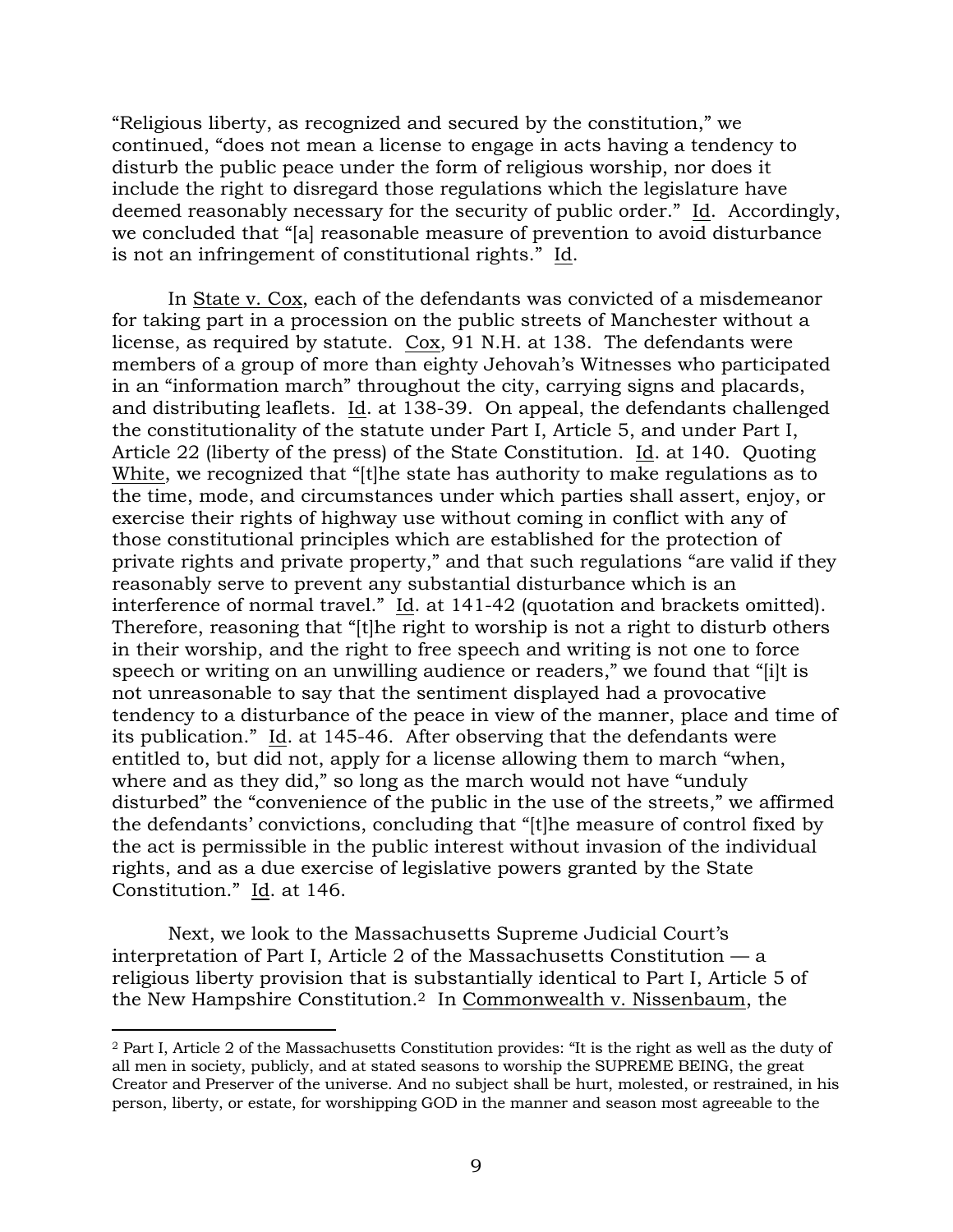Massachusetts Supreme Judicial Court addressed the question of whether Part I, Article 2 "protects the possession of marihuana and hashish for religious purposes." Com. v. Nissenbaum, 536 N.E.2d 592, 593, 595-96 (Mass. 1989). In interpreting the "disturb the public peace" clause of Part I, Article 2, the court observed that, in 1780, "the General Court released a statement . . . pledg[ing] to protect professors of all denominations, demeaning themselves peaceably and as good subjects of the Commonwealth, in the free exercise of the rights of conscience," id. at 595-96 (quotation omitted), that "every indictment, whether for a common law or statutory offense, concludes by alleging that the offense was committed 'against the peace of the state,'" id. at 596, and that the United States Supreme Court had, in other contexts, found that "'all crimes are offenses against the peace," id. (quoting Williamson v. United States, 207 U.S. 425, 444 (1908)). Accordingly, the court found that "[i]n a broad sense, all offenses are breaches of the public peace." Id. The Supreme Judicial Court then proceeded to "[b]alanc[e] the competing interests," and, "giving significant weight and deference to the Legislature's determination that the possession, distribution, and cultivation of marihuana and hashish disturb the public order, although not controlled by that determination," the court concluded that "such conduct is not protected by art. 2 even if motivated by sincere religious purpose." Nissenbaum, 536 N.E.2d at 596. The court noted that it "agree[d] with the unanimous [federal] precedent that recognizes both an overriding governmental interest in regulating such substances and the practical impossibility of doing so and at the same time accommodating religious freedom." Id.

In a dissent, Justice Liacos made several important points. He maintained that the court relied too heavily on federal precedent, and failed to address the substantial linguistic differences between the First Amendment to the Federal Constitution — which provides, in relevant part, that "Congress shall make no law respecting an establishment of religion, or prohibiting the free exercise thereof," U.S. CONST. amend. I — and Part I, Article 2 of the Massachusetts Constitution. Nissenbaum, 536 N.E.2d at 600 (Liacos, J., dissenting). He explained that "the language of art. 2, unlike the First Amendment, strikes a clearly stated constitutional balance that provides that the exercise of religion in this Commonwealth is protected 'in the manner and season most agreeable to the dictates of a person's own conscience . . . provided he doth not disturb the public peace*,* or obstruct others in their religious worship.'" Id. (brackets omitted). Accordingly, Justice Liacos disagreed with the court's holding that "[i]n a broad sense, all offenses are breaches of the public peace," and stated that "[i]mplicit in [that] . . . approach is the thought that legislative enactments can amend the Constitution of the

dictates of his own conscience; or for his religious profession or sentiments; provided he doth not disturb the public peace, or obstruct others in their religious worship." MASS. CONST. pt. I, art. 2.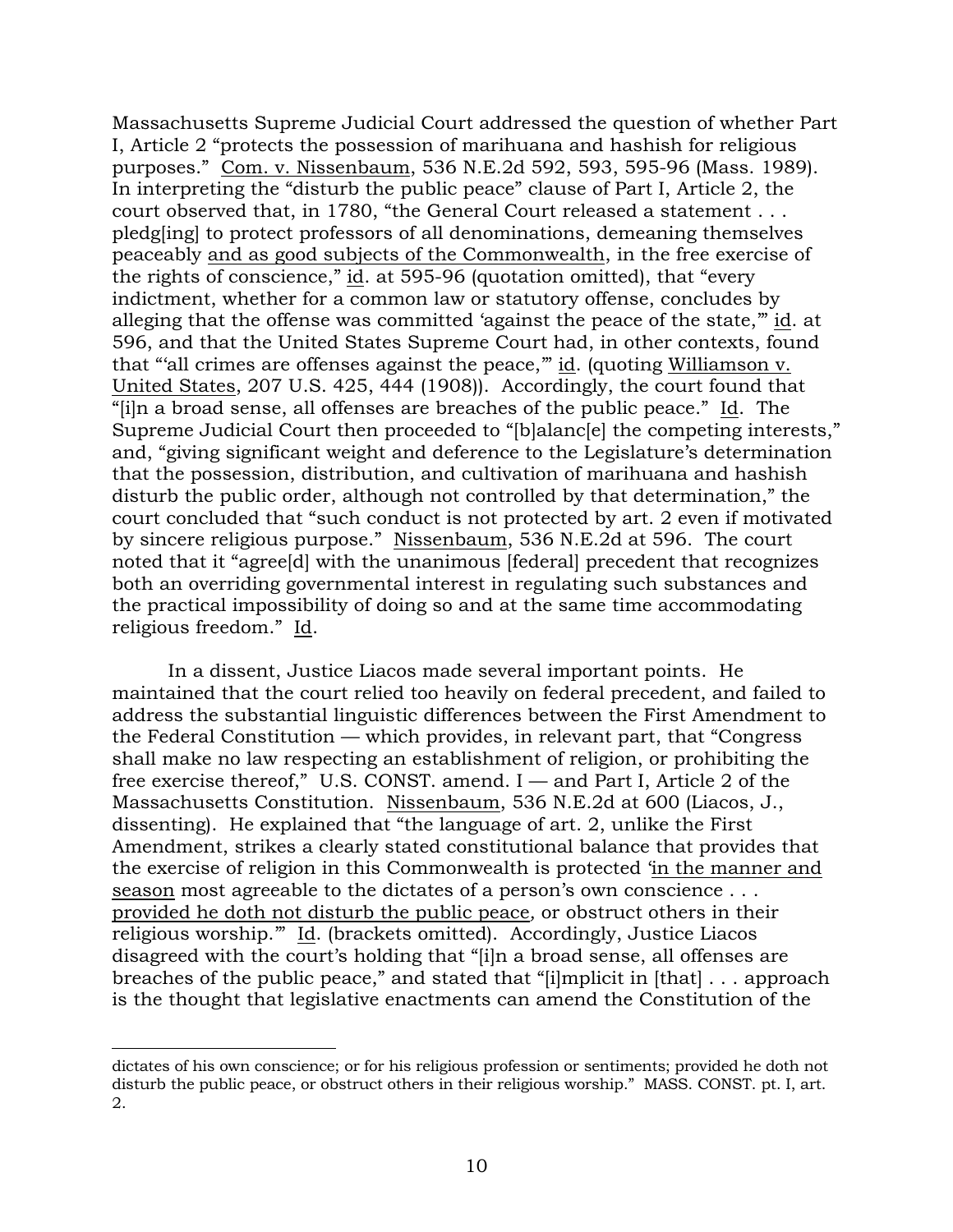Commonwealth. Surely, this stands constitutional analysis on its head." Id. (quotation omitted).

Citing prior Massachusetts case law discussing the elements of the crime of disturbing the peace, Justice Liacos observed that "[t]he provision against 'disturbers of the peace' proscribes conduct which tends to annoy all good citizens and does in fact annoy anyone present not favoring it." Id. at 601 (quotation omitted). Accordingly, Justice Liacos stated that, "[t]o the extent that a person performs an act motivated by sincere religious beliefs and as part of a religious ritual or ceremony, the act will be protected by art. 2 so long as it harms no victim." Id. at 601-02. Justice Liacos concluded that, because "[t]he defendants were entitled to have the jury consider whether, in light of the evidence presented, the defendants were protected by the provisions of art. 2," he would vacate the defendants' convictions and grant them a new trial. Id. at 602.

Five years later, in a concurring opinion in Attorney General v. Desilets, Justice Liacos expressed similar concerns. See Attorney General v. Desilets, 636 N.E.2d 233, 245-46 (Mass. 1994) (Liacos, C.J., concurring). In Desilets, the Massachusetts Supreme Judicial Court was faced with the question of whether the enforcement of a statute mandating that landlords not discriminate against unmarried couples when renting apartments would, under the Massachusetts and Federal Constitutions, violate the free exercise rights of the defendants — who declined to rent an apartment to an unmarried couple based on the defendants' religious belief that they should not facilitate what they regarded as "sinful cohabitation." Id. at 234-35.

The court first addressed the protections afforded by Article 46, § 1 of the Amendments to the Massachusetts Constitution — a provision that is similar to the First Amendment to the Federal Constitution.<sup>3</sup> Id. at 235. Although much of the majority opinion focused on Article 46, § 1, the court reasoned that similar principles applied to the Part I, Article 2 analysis. See id. at 242- 43. Accordingly, the case is instructive. The court explained that in 1990, one year after it had decided Nissenbaum, the United States Supreme Court had, in Smith, "substantially altered its standard for determining whether conduct was protected under the free exercise of religion clause." Id. at 235-36. The Supreme Judicial Court noted that Smith was "a much criticized opinion that weakened First Amendment protections for religious conduct." Id. at 236. After observing that it "should reach its own conclusions on the scope of the protections of art. 46, § 1," the court held that it would "adhere to the standards of earlier First Amendment jurisprudence"; namely, "the balancing test that the [United States] Supreme Court had established under the free

<sup>3</sup> Article 46, § 1 of the Amendments to the Massachusetts Constitution provides: "No law shall be passed prohibiting the free exercise of religion." MASS. CONST. amend. art. 46, § 1.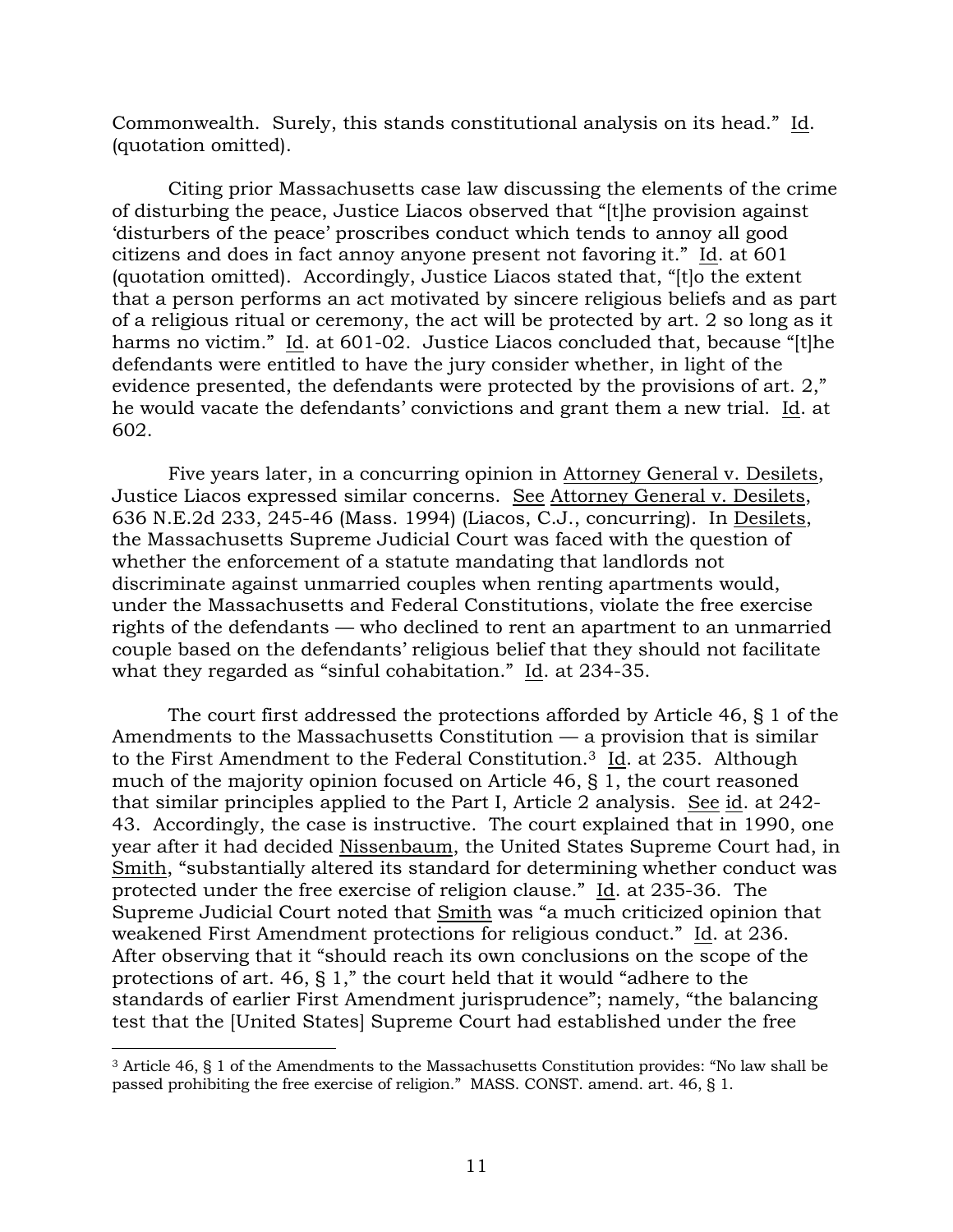exercise of religion clause" in prior decisions. Id. The court noted that that standard "appears to be the same as that prescribed by the Religious Freedom Restoration Act of 1993," which was intended by Congress to counter the United States Supreme Court's decision in Smith and "restore the compelling interest test." Id. at 236 n.5 (quotation omitted).

Accordingly, the court stated that its task would be "to determine whether the defendants have shown that the [statutory] prohibition . . . substantially burdens their free exercise of religion, and, if it does, whether the Commonwealth has shown that it has an interest sufficiently compelling to justify that burden," and that "the granting of an exemption to people in the position of the defendants would unduly hinder that goal." Id. at 236, 238. Further, the court explained, "[t]he general objective of [the statute] . . . cannot alone provide a compelling State interest that justifies the application of [the statute] in disregard of the defendants' right to free exercise of their religion." Id. at 238. "The analysis must be more focused." Id.

The court, after acknowledging that the application of the balancing test could present practical challenges — such as proving or disproving the sincerity of a particular religious belief, or complicating the enforcement of certain laws — stated that it would "not readily subscribe to a rule that justified the denial of constitutional rights simply because the protection of those rights required special effort." Id. at 240. It then applied the balancing test, determining that, because the statute at issue affirmatively obligated the defendants to engage in conduct contrary to their sincerely held religious beliefs, it substantially burdened their right to the free exercise of religion. Id. at 237-38. The court also determined that, given the record, "the uncontested material facts disclose no basis for ruling that the Commonwealth can or cannot meet its burden of establishing that it has a compelling interest that can be fulfilled only by denying the defendants an exemption from [the statute]." Id. at 241. Accordingly, the court held that, under Article 46, § 1, the trial court should not have granted summary judgment in favor of the defendants, and that the Commonwealth should have the opportunity to prove its case at trial. Id.

The court then addressed the protections for free exercise of religion arising under Part I, Article 2 of the Massachusetts Constitution. Id. The court stated that when an individual's religious practices do not "disturb the public peace or obstruct others in their religious worship," Part I, Article 2 "gives absolute protection to the manner in which one worships God. No balancing of interests, the worshiper's, on the one hand, and the government's, on the other, is called for when neither exception applies." Id. at 242 (quotation omitted). In contrast, when an individual's religious practices do "disturb the public peace or obstruct others in their religious worship," then, under Part I, Article 2, "there would have to be a balancing of [the] competing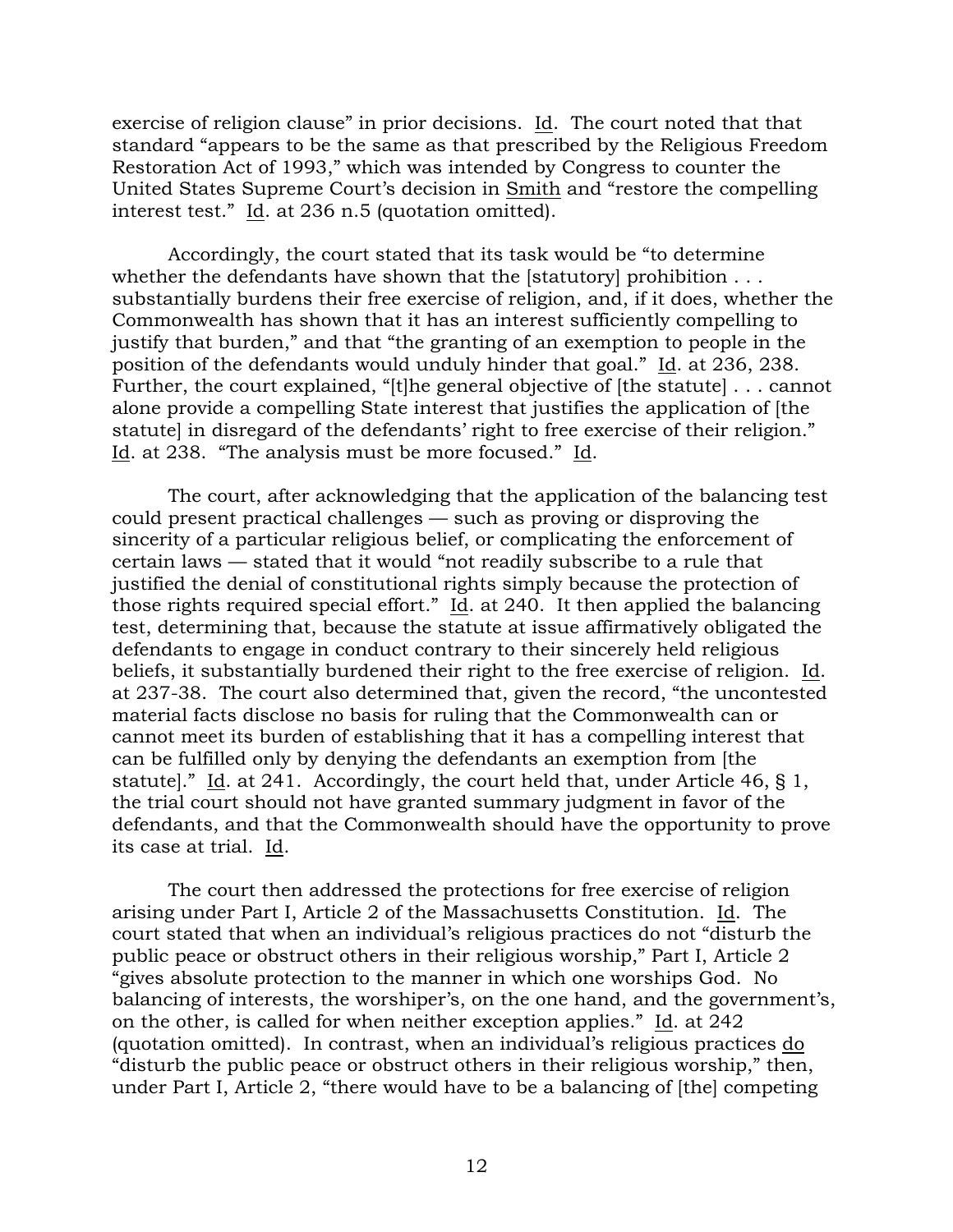interests." Id. (quotation omitted). The court then determined that it had no occasion to engage in a separate balancing under Part I, Article 2 because, although the defendants' "conduct in violation of a State statute would disturb the peace," the balancing under Part I, Article 2 would be similar to that undertaken under Article 46, and no more favorable. Id. at 242-43. Accordingly, the court vacated the judgment in favor of the defendants, and remanded the case to the trial court to apply the balancing test in the first instance. See id. at 243.

We also look to interpretations of the Free Exercise Clause of the First Amendment to inform and guide our construction of Part I, Article 5. See Briand, 130 N.H. at 653 (examining federal and other state court decisions "to inform and guide our analysis" in interpreting another provision of the State Constitution). Of particular import are Smith and free exercise cases that preceded and followed it. As Judge Barbadoro of the United States District Court for the District of New Hampshire observed, prior to Smith, "any law that substantially burdened religiously motivated conduct was deemed to violate the First Amendment's Free Exercise Clause unless the law served a compelling state interest." Gary S. v. Manchester School Dist., 241 F. Supp. 2d 111, 120 (D.N.H. 2003). In Smith, the Supreme Court was faced with the question of whether the First Amendment "permits the State of Oregon to include religiously inspired peyote use within the reach of its general criminal prohibition on use of that drug, and thus permits the State to deny unemployment benefits to persons dismissed from their jobs because of such religiously inspired use." Smith, 494 U.S. at 874. Answering in the affirmative, the Court, in an opinion authored by Justice Scalia, dispensed with the "compelling state interest" requirement that it had first announced in Sherbert v. Verner, 374 U.S. 398, 403 (1963), reasoning that recent decisions "have consistently held that the right of free exercise does not relieve an individual of the obligation to comply with a valid and neutral law of general applicability on the ground that the law proscribes (or prescribes) conduct that his religion prescribes (or proscribes)." Smith, 494 U.S. at 879, 885-90 (quotation omitted). Central to the Court's reasoning was the proposition that laws "are made for the government of actions, and while they cannot interfere with mere religious belief and opinions, they may with practices." Id. at 879 (quotation omitted). Justice Scalia, quoting from an 1878 decision of the Court, queried: "Can a man excuse his practices to the contrary because of his religious belief? To permit this would be to make the professed doctrines of religious belief superior to the law of the land, and in effect to permit every citizen to become a law unto himself." Id. (quotation omitted).

Accordingly, the Court held that "an individual's religious beliefs [do not] excuse him from compliance with an otherwise valid law prohibiting conduct that the State is free to regulate." Id. at 878-79. The Court acknowledged that "leaving accommodation to the political process will place at a relative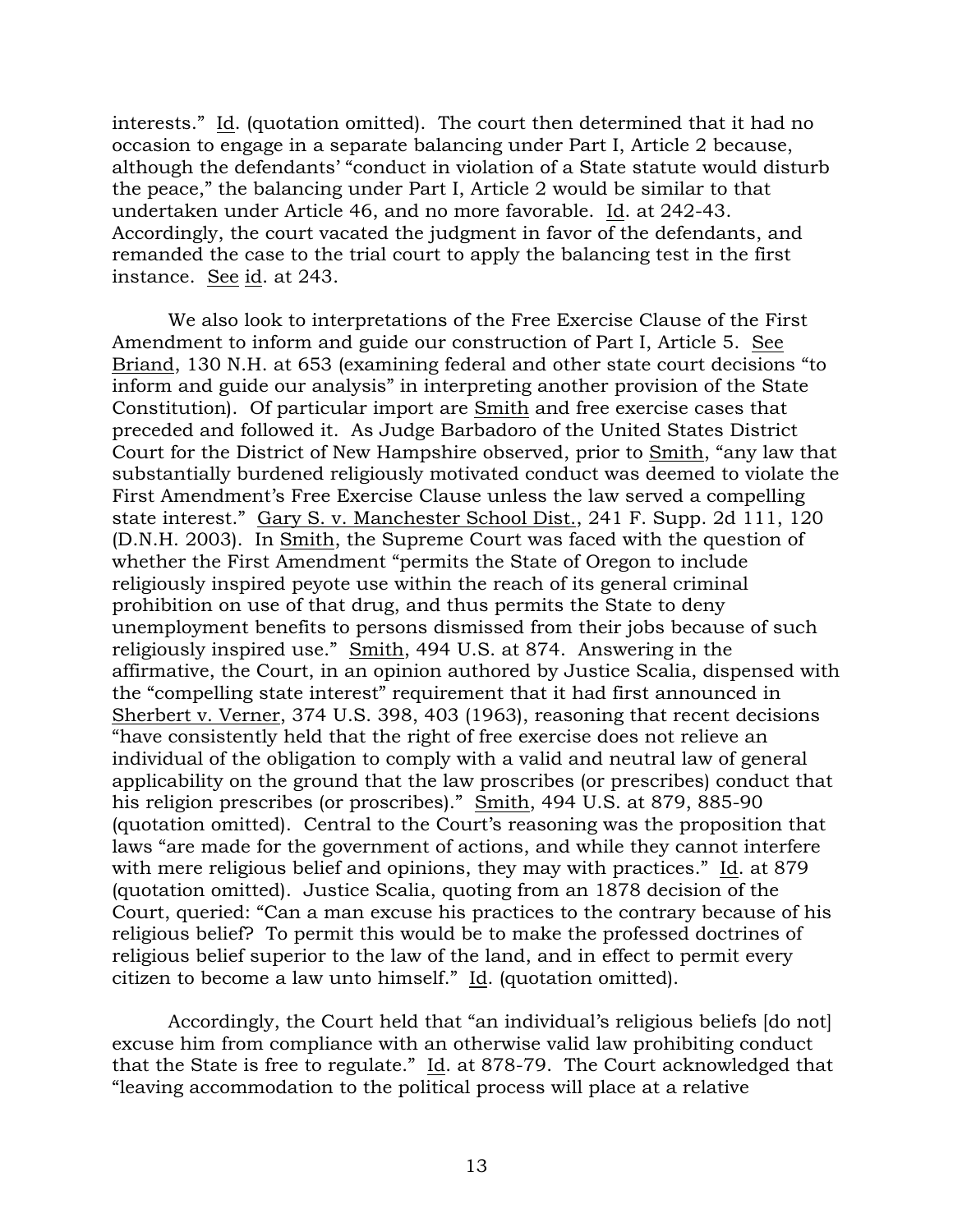disadvantage those religious practices that are not widely engaged in," but called this an "unavoidable consequence of democratic government" that "must be preferred to a system in which each conscience is a law unto itself or in which judges weigh the social importance of all laws against the centrality of all religious beliefs." Id. at 890.

The holding in Smith was controversial. In response to Smith, in 1993 Congress passed the Religious Freedom Restoration Act (RFRA) in order to "restore the compelling interest test . . . and to guarantee its application in all cases where free exercise of religion is substantially burdened." 42 U.S.C. § 2000bb(b) (2012). In 1997, the Supreme Court held that Congress had exceeded its constitutional authority under the Fourteenth Amendment to the United States Constitution when it imposed RFRA's compelling interest test on the states as well as the federal government. City of Boerne v. Flores, 521 U.S. 507, 532-36 (1997), superseded by statute on other grounds, Religious Land Use and Institutionalized Persons Act of 2000, Pub. L. No. 106-274, 114 Stat. 803. City of Boerne is relevant to our analysis not for its holding, but rather because of the colloquy between Justice Scalia, who defended and expanded upon his analysis in Smith, and Justice O'Connor, who argued that Smith was wrongly decided. See City of Boerne, 521 U.S. at 537-44 (Scalia, J., concurring), 544-65 (O'Connor, J., dissenting). Especially instructive is their exchange regarding the free exercise provisions included in state constitutions that were adopted before — or contemporaneously with — the Federal Constitution and the Bill of Rights. See id. at 538-40 (Scalia, J., concurring), 552-57 (O'Connor, J., dissenting). Each focused on clauses in state constitutions similar to the "disturb the public peace" clause in the New Hampshire Constitution. See id. Indeed, both Justices specifically referenced Part I, Article 5 of the New Hampshire Constitution. See id. at 538-39 (Scalia, J., concurring), 553 (O'Connor, J., dissenting).

Justice Scalia wrote: "At the time these provisos were enacted, keeping 'peace' and 'order' seems to have meant, precisely, obeying the laws. '[E]very breach of a law is against the peace.' Queen v. Lane, 6 Mod. 128, 87 Eng. Rep. 884, 885 (Q.B. 1704)." Id. at 539 (Scalia, J., concurring). He explained that "[e]ven as late as 1828, when Noah Webster published his American Dictionary of the English Language, he gave as one of the meanings of 'peace': '8. Public tranquility; that quiet, order and security which is guaranteed by the laws; as, to keep the peace; to break the peace.' 2 An American Dictionary of the English Language 31 (1828)." Id. at 539-40. According to Justice Scalia, "[t]his limitation upon the scope of religious exercise would have been in accord with the background political philosophy of the age (associated most prominently with John Locke), which regarded freedom as the right 'to do only what was not lawfully prohibited,' West, The Case Against a Right to Religion-Based Exemptions, 4 Notre Dame J. L., Ethics & Pub. Pol'y 591, 624 (1990)." Id. at 540. He reasoned that, "'[t]hus, the disturb-the-peace caveats apparently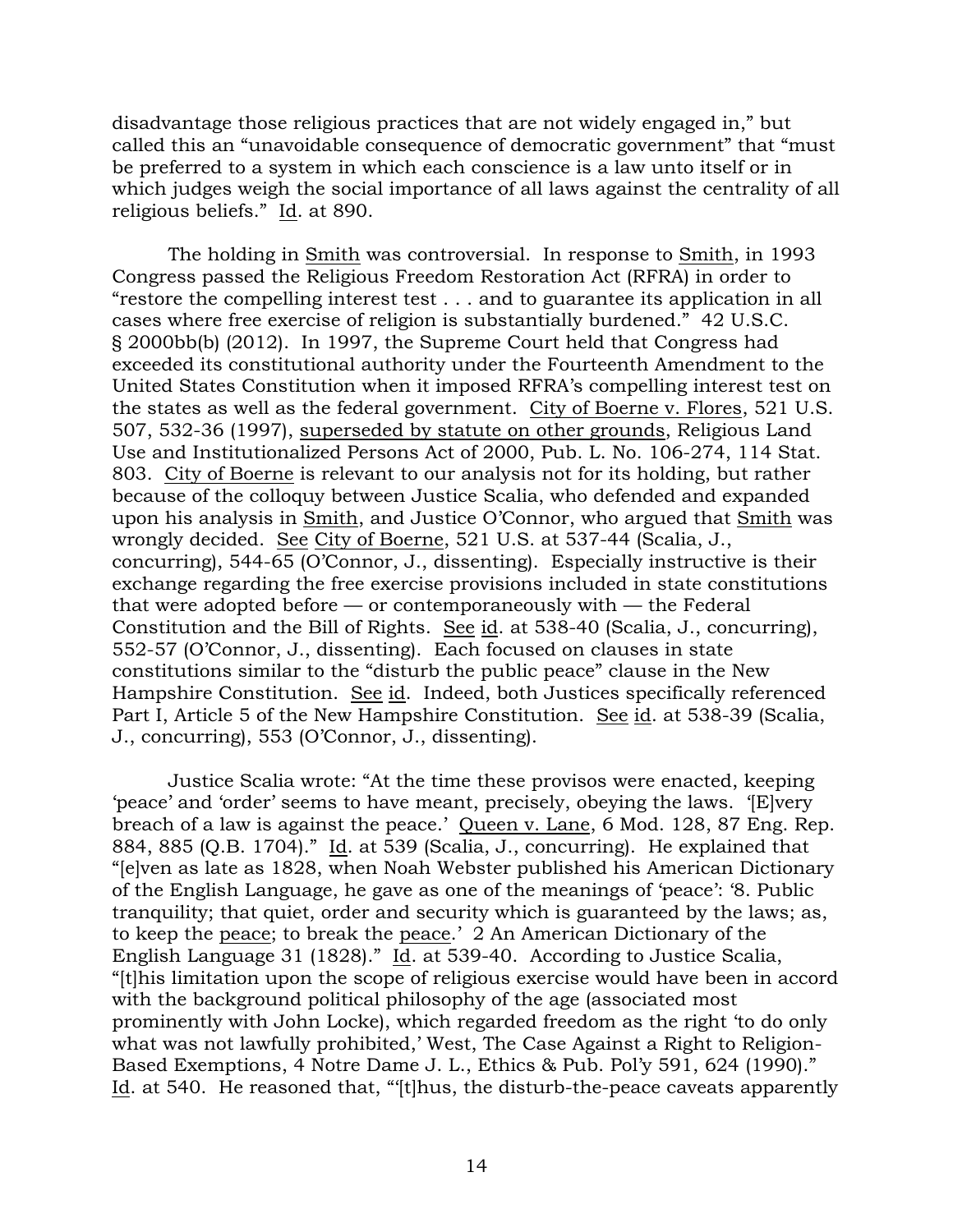permitted government to deny religious freedom, not merely in the event of violence or force, but, more generally, upon the occurrence of illegal actions.' Hamburger, [A Constitutional Right of Religious Exemption: An Historical Perspective, 60 Geo. Wash. Law Rev. 915, 918-19 (1992)]." Id.

Justice O'Connor offered a different perspective: "The language used in these state constitutional provisions . . . strongly suggests that, around the time of the drafting of the Bill of Rights, it was generally accepted that the right to 'free exercise' required, where possible, accommodation of religious practice." Id. at 554 (O'Connor, J., dissenting). "If not," and "if the Court was correct in Smith that generally applicable laws are enforceable regardless of religious conscience," she explained, "there would have been no need for these documents to specify, as the New York Constitution did, that rights of conscience should not be construed as to excuse acts of licentiousness, or justify practices inconsistent with the peace or safety of the State." Id. (quotation and brackets omitted). She reasoned that "[s]uch a proviso would have been superfluous. Instead, these documents make sense only if the right to free exercise was viewed as generally superior to ordinary legislation, to be overridden only when necessary to secure important government purposes." Id. at 554-55. Justice O'Connor noted that "[the] practice of excusing religious pacifists from military service demonstrates that, long before the First Amendment was ratified, legislative accommodations were a common response to conflicts between religious practice and civil obligation." Id. at 559. "Notably," she said, "the Continental Congress exempted objectors from conscription to avoid 'violence to their consciences,' explicitly recognizing that civil laws must sometimes give way to freedom of conscience." Id. (quoting Michael W. McConnell, The Origins and Historical Understanding of Free Exercise of Religion, 103 Harv. L. Rev. 1409, 1468-69 (1990)). 4

Also instructive is the 2006 opinion of the Supreme Court in Gonzales v. O Centro Espirita Beneficente Uniao do Vegetal, as the case is factually similar to the case before us, and is an example of the Court's application of the "compelling interest" balancing test mandated by RFRA. See Gonzales v. O Centro Espirita Beneficente Uniao do Vegetal, 546 U.S. 418 (2006). In Gonzales, the Supreme Court considered whether a sect of Christian Spiritists was entitled to a preliminary injunction prohibiting the federal government from interfering with its members' religious practice of "receiv[ing] communion by drinking a sacramental tea, brewed from plants . . . that contain[] a hallucinogen regulated under the Controlled Substances Act." Id. at 423, 425.

<sup>4</sup> The article cited by Justice O'Connor, authored by Professor Michael McConnell before Smith was decided by the Supreme Court, provides an informative and thorough analysis of the historical and philosophical underpinnings of the legal protections afforded to the free exercise of religion in the United States. Following the Court's decision in Smith, Professor McConnell published another article in which he criticized the reasoning of the majority. See Michael W. McConnell, Free Exercise Revisionism and the Smith Decision, 57 U. Chi. L. Rev. 1109 (1990).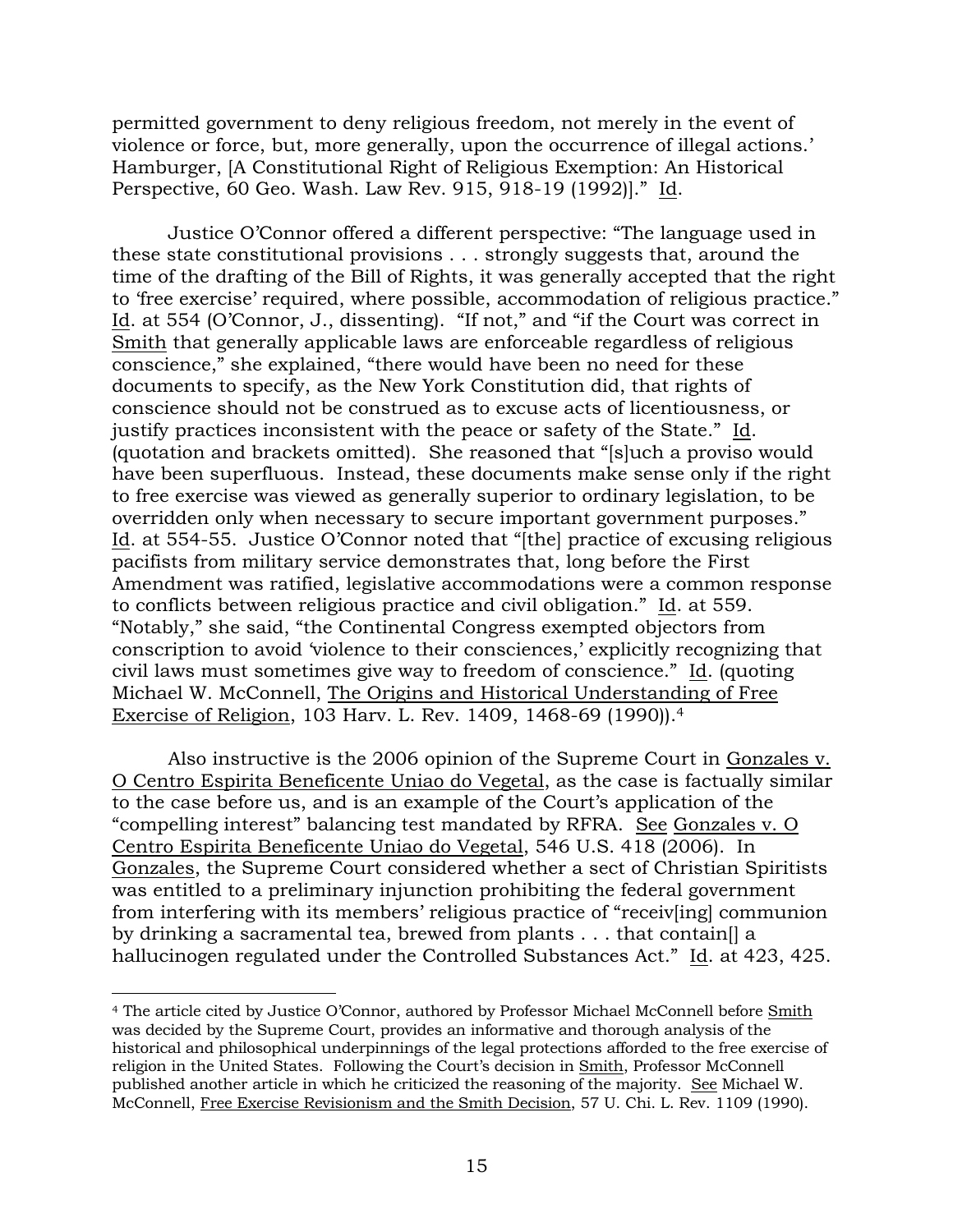Although the government conceded that drinking the sacramental tea containing dimethyltryptamine — the regulated hallucinogen found naturally in one of the plants used to brew the tea — "is a sincere exercise of religion," it nonetheless "sought to prohibit . . . the sect from engaging in the practice, on the ground that the Controlled Substances Act bars all use of the hallucinogen." Id. The trial court had entered a preliminary order enjoining enforcement of the Controlled Substances Act against the sect, a decision that was affirmed by the United States Court of Appeals for the Tenth Circuit. See id. at 423, 439. On appeal, the Supreme Court applied the compelling interest balancing test mandated by RFRA, and left the preliminary injunction in place. See id.

The Court explained that RFRA "adopt[ed] a statutory rule comparable to the constitutional rule rejected in Smith" that "prohibits the Federal Government from substantially burdening a person's exercise of religion, unless the Government demonstrates that application of the burden to the person represents the least restrictive means of advancing a compelling interest." Id. at 423-24 (quotation omitted). In Gonzales, the government conceded the sect's prima facie case: that the application of the Controlled Substances Act would substantially burden a sincere religious practice. Id. at 428. Accordingly, the burden was on the government to prove that the application of the Controlled Substances Act to the sect was the least restrictive means of furthering a compelling government interest. Id. at 428- 29.

The government argued that, because the hallucinogen at issue was a Schedule I substance with a high potential for abuse, and because it lacked any currently accepted, or safe, medical uses, the government's interest in not providing an individualized exception to the Controlled Substances Act for the sect was compelling. Id. at 430. Further, the government contended that the Controlled Substances Act established "a closed system that prohibits all use of controlled substances except as authorized by the Act itself," and that "there would be no way to cabin religious exceptions once recognized." Id. (quotation omitted).

The Court was not persuaded, and noted that "RFRA, and the strict scrutiny test it adopted, contemplate an inquiry more focused than the Government's categorical approach." Id. "RFRA," the Court explained, "requires the Government to demonstrate that the compelling interest test is satisfied through application of the challenged law 'to the person'—the particular claimant whose sincere exercise of religion is being substantially burdened." Id. at 430-31 (quoting 42 U.S.C. § 2000bb-1(b)). In concluding that the government had failed to carry its burden, the Court found that the government's "mere invocation of the general characteristics of Schedule I substances, as set forth in the Controlled Substances Act, cannot carry the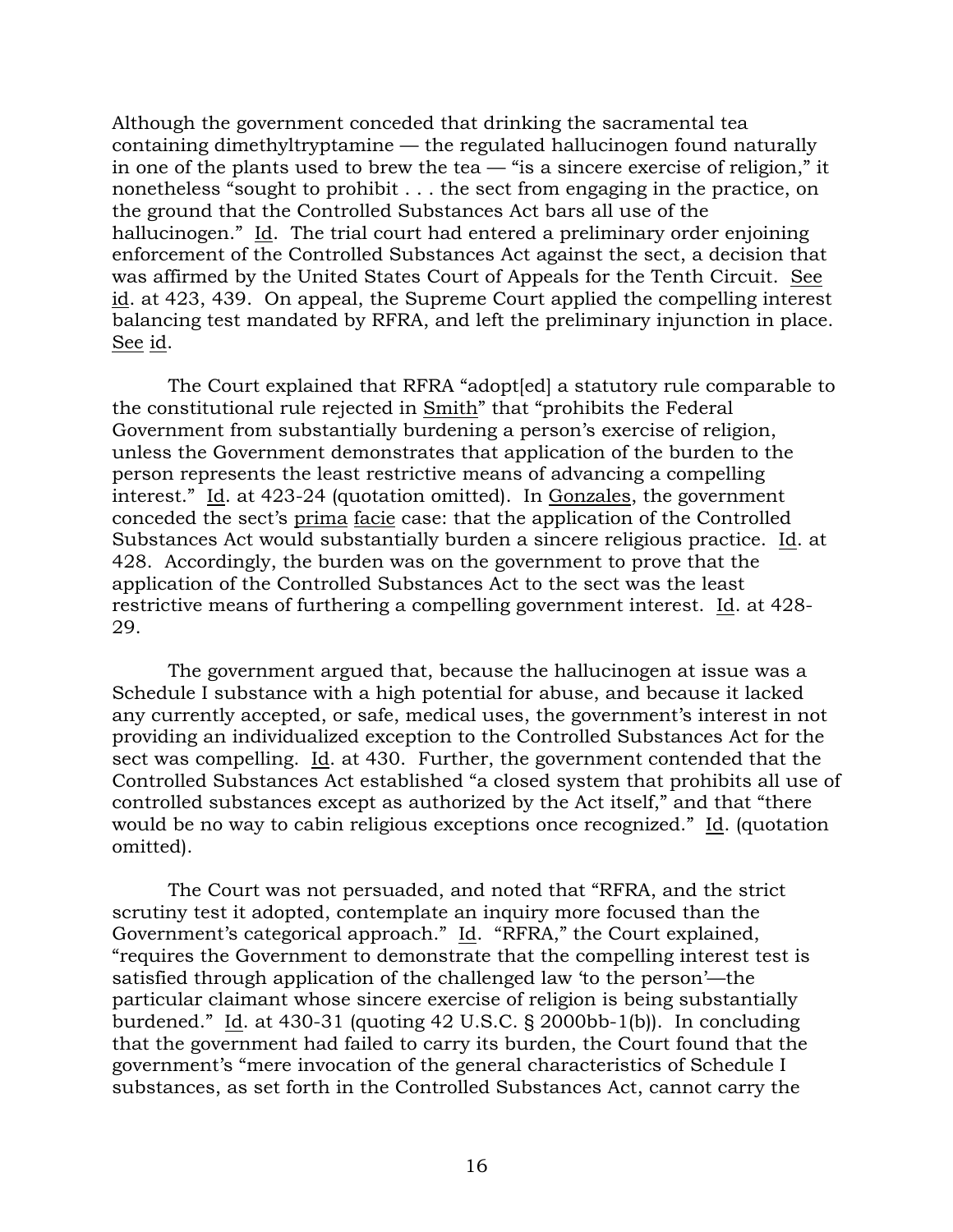day." Id. at 423, 432. Indeed, the Court noted that the "well-established peyote exception" allowing Native American sacramental use of peyote, another Schedule I substance, "fatally undermines the Government's broader contention that the Controlled Substances Act establishes a closed regulatory system that admits of no exceptions under RFRA." Id. at 433-34. Finally, the Court observed that "Congress recognized that 'laws neutral toward religion may burden religious exercise as surely as laws intended to interfere with religious exercise,' and legislated 'the compelling interest test' as the means for the courts to 'strike sensible balances between religious liberty and competing prior governmental interests." Id. at 439 (quoting 42 U.S.C. §§ 2000bb(a)(2), (5)) (brackets omitted).

With these cases and important principles in mind, we now construe Part I, Article 5. In doing so, we are mindful that Part I, Article 5 obliges the accommodation of religious practices that do not "disturb the public peace." N.H. CONST. pt. I, art. 5; Hale, 53 N.H. at 61. Although we agree with the Massachusetts Supreme Judicial Court that, "[i]n a broad sense, all offenses are breaches of the public peace," Nissenbaum, 536 N.E.2d at 596, that cannot be the end of our constitutional inquiry. Indeed, as Justice O'Connor observed in her persuasive historical analysis set forth in City of Boerne, state constitutional provisions such as Part I, Article 5 "make sense only if the right to free exercise was viewed as generally superior to ordinary legislation, to be overridden only when necessary to secure important government purposes." City of Boerne, 521 U.S. at 553-55 (O'Connor, J., dissenting). The rights set forth in Part I, Article 5 are "natural and unalienable." N.H. CONST. pt. I, art. 5. The framers of our State Constitution expressly provided that these "rights of conscience could not be . . . surrendered; nor could society or government have any claim or right to assume to take them away, or to interfere or intermeddle with them, except so far as to protect society against any acts or demonstrations of one sect or persuasion which might tend to disturb the public peace, or affect the rights of others." Hale, 53 N.H. at 61.

Additionally, as Justice O'Connor observed in Smith, the federal Free Exercise Clause "was enacted precisely to protect the rights of those whose religious practices are not shared by the majority and may be viewed with hostility," and that "[t]he very purpose of a Bill of Rights was to withdraw certain subjects from the vicissitudes of political controversy, to place them beyond the reach of majorities and officials" such that the fundamental rights of "freedom of worship . . . may not be submitted to vote; they depend on the outcome of no elections." Smith, 494 U.S. at 902-03 (O'Connor, J., concurring) (quotations omitted). So too was our State Constitution "intended to be [a] restraining document[]," one designed to ensure "that [the] exercise of power by the majority does not go unchecked." State v. LaFrance, 124 N.H. 171, 177 (1983). "We do not have unqualified majority rule; we have majority rule with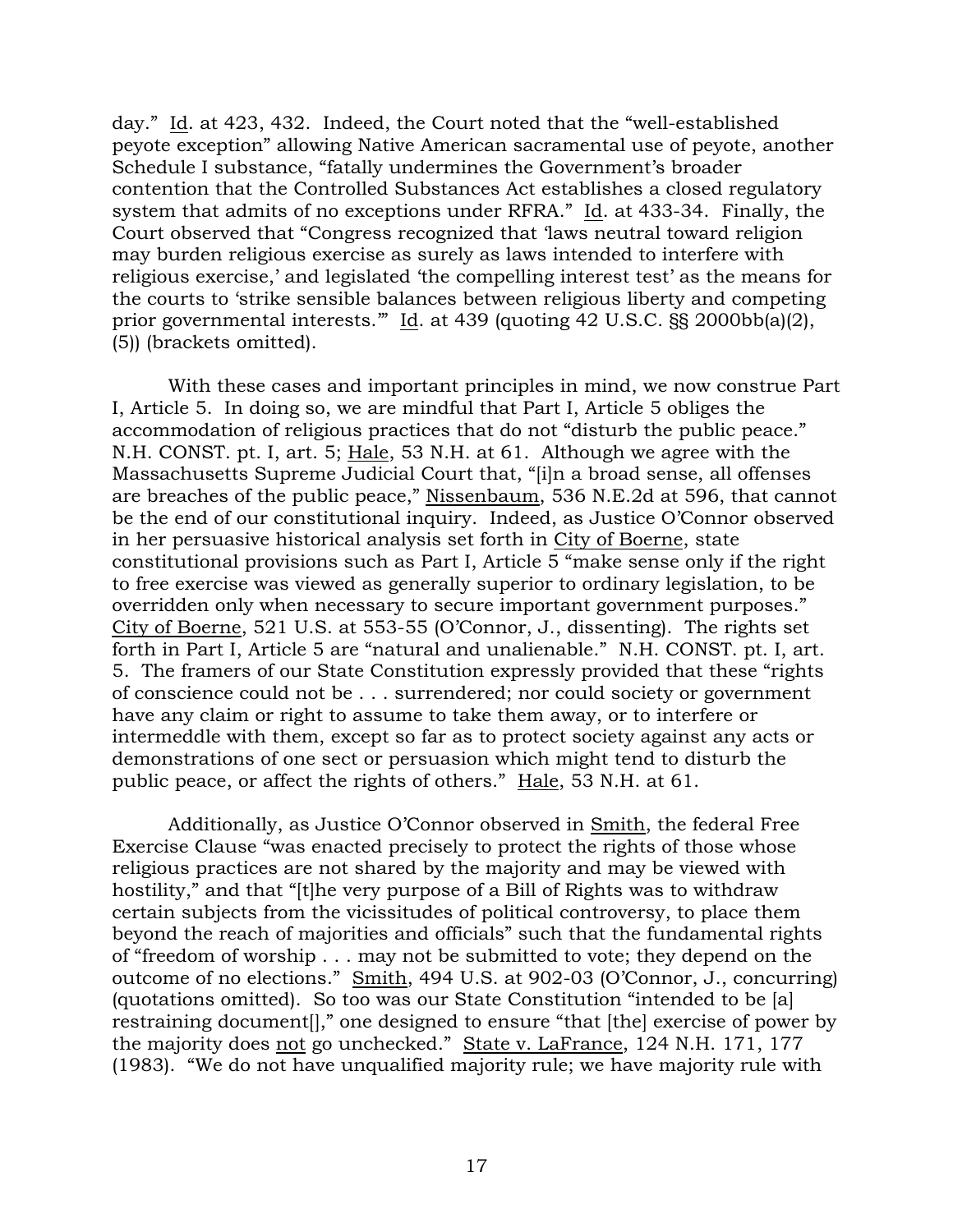protection for minority and individual rights. Without this limitation we would have a tyranny of the majority and we would lose our liberty." Id.

It is well-established that "[w]hile the role of the Federal Constitution is to provide the minimum level of national protection of fundamental rights, our court . . . has the power to interpret the New Hampshire Constitution as more protective of individual rights than the parallel provisions of the United States Constitution," and "[t]he [United States] Supreme Court has recognized this authority." Ball, 124 N.H. at 231-32 (citing Cooper v. California, 386 U.S. 58, 62 (1967)); see also PruneYard Shopping Center v. Robins, 447 U.S. 74, 81 (1980) (recognizing "the authority of the State . . . to adopt in its own Constitution individual liberties more expansive than those conferred by the Federal Constitution"). Additionally, given the substantial linguistic differences between the First Amendment and Part I, Article 5, we should not rely heavily on federal precedent when interpreting Part I, Article 5. See Nissenbaum, 536 N.E.2d at 600 (Liacos, J., dissenting) (espousing the same principle with respect to Part I, Article 2 of the Massachusetts Constitution).

Accordingly, in construing our State Constitution, we decline to adopt the reasoning of Smith. In Smith, the Supreme Court found that, under the First Amendment, although generally applicable laws "cannot interfere with mere religious belief and opinions, they may with practices." Smith, 494 U.S. at 879 (quotation omitted). Therefore, absent an attempt to target particular religious practices, the Court stated that "an individual's religious beliefs [do not] excuse him from compliance with an otherwise valid law prohibiting conduct that the State is free to regulate." Id. at 877-79. Our State Constitution is different: it expressly protects religious belief and religious practices, and we do not construe it to distinguish between the impact of laws of general application and laws that target particular religious practices. See N.H. CONST. pt. I, art. 5; Hale, 53 N.H. at 61. We agree with Justice O'Connor, who, after observing that the majority in Smith "permit[ted] the government to prohibit, without justification, conduct mandated by an individual's religious beliefs, so long as that prohibition is generally applicable," stated that

a law that prohibits certain conduct ― conduct that happens to be an act of worship for someone ― manifestly does prohibit that person's free exercise of his religion . . . regardless of whether the law prohibits the conduct only when engaged in for religious reasons, only by members of that religion, or by all persons.

Smith, 494 U.S. at 893-94 (O'Connor, J., concurring). We also agree with Justice O'Connor's observation that criminalizing "religiously motivated conduct burdens that individual's free exercise of religion in the severest manner possible, for it results in the choice to the individual of either abandoning his religious principle or facing criminal prosecution." Id. at 898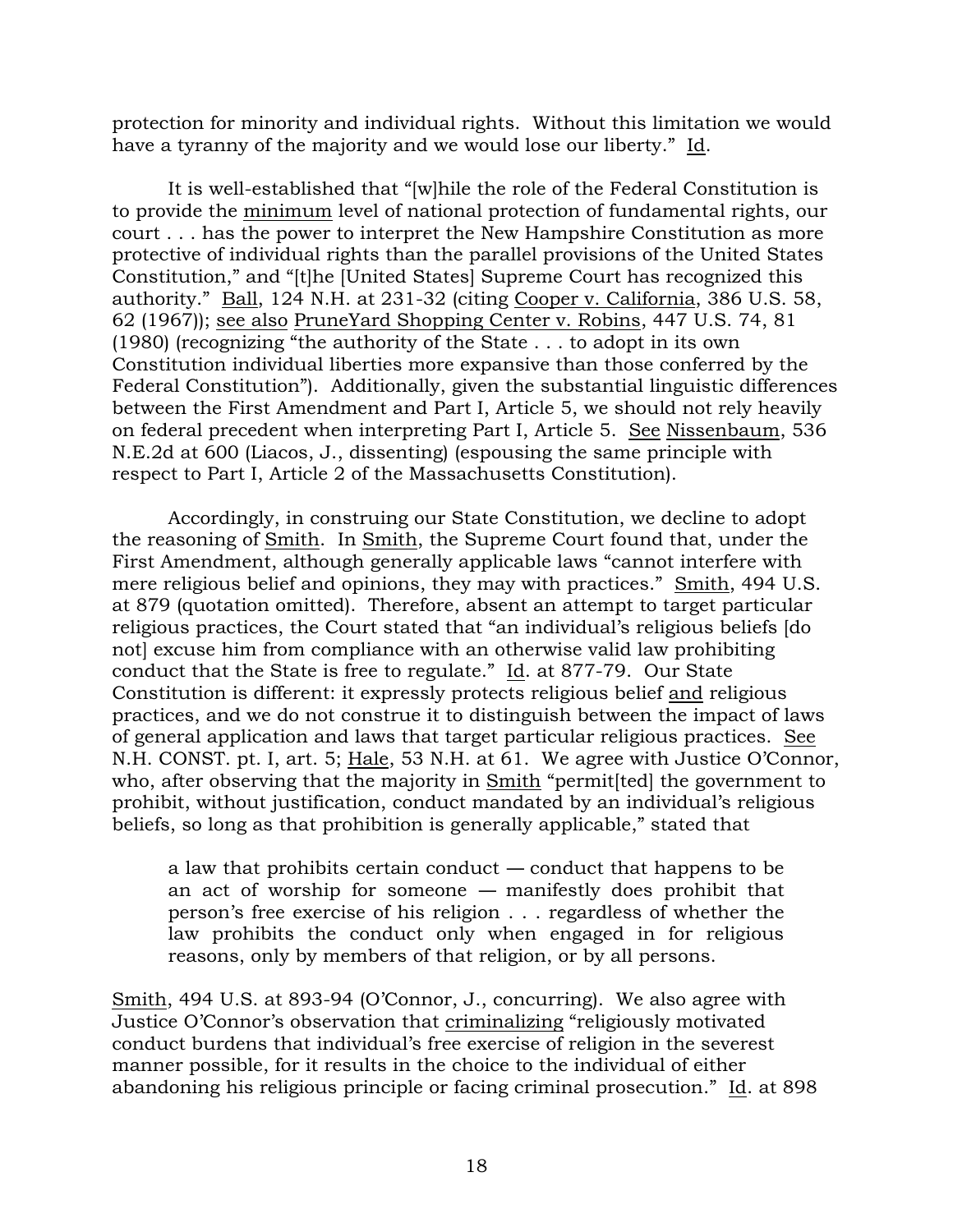(O'Connor, J., concurring) (quotation omitted). Therefore, if Part I, Article 5 is to provide meaningful protection to the free exercise of religion, "it ought not be construed to cover only the extreme and hypothetical situation in which [the legislature] directly targets a religious practice." Id. at 894 (O'Connor, J., concurring) (observing also that to do so would relegate a serious constitutional value to the "barest level of minimum scrutiny that the Equal Protection Clause already provides" (quotation omitted)); see also City of Boerne, 521 U.S. at 546 (O'Connor, J., dissenting) (observing that "the Free Exercise Clause is not simply an antidiscrimination principle that protects only against those laws that single out religious practice for unfavorable treatment," but "[r]ather, the Clause is best understood as an affirmative guarantee of the right to participate in religious practices and conduct without impermissible governmental interference").

We therefore conclude that when religious practices violate a generally applicable law, our State Constitution, like Part I, Article 2 of the Massachusetts Constitution, demands that "there . . . be a balancing of [the] competing interests." Desilets, 636 N.E.2d at 242-43; see also Nissenbaum, 536 N.E.2d at 596. The Massachusetts Supreme Judicial Court has articulated the balancing test as requiring the State to demonstrate that it has "an important governmental interest that is sufficiently compelling that the granting of an exemption to [an individual] in the position of the defendant[] would unduly hinder that goal," Desilets, 636 N.E.2d at 238; we choose to adhere to our traditional formulation of strict judicial scrutiny — requiring the State to demonstrate that its action is "necessary to achieve a compelling governmental interest and narrowly tailored to meet that end." Cmty. Res. for Justice v. City of Manchester, 154 N.H. 748, 759 (2007) (quotation omitted); see also Desilets, 636 N.E.2d at 236 & n.5 (recognizing that the Massachusetts articulation of the balancing test is essentially the same as the compelling interest balancing test, otherwise known as strict scrutiny). Accordingly, under Part I, Article 5, once an individual establishes that the government action substantially burdens his or her sincere religious practice, Desilets, 636 N.E.2d at 236-37, the burden shifts to the State to show both that the government action is necessary to achieve a compelling government interest, and is narrowly tailored to meet that end. See id. at 238; Cmty. Res. for Justice, 154 N.H. at 759.

This analysis must be focused: it must pertain to the individual or those in similar circumstances; "[t]he general objective of [the statute] . . . cannot alone provide a compelling State interest that justifies the application of [the statute] in disregard of the defendant['s] right to free exercise of [the defendant's] religion." Desilets, 636 N.E.2d at 238; see also N.H. CONST. pt. I, art. 5 ("Every individual has a natural and unalienable right to worship God according to the dictates of his own conscience, and reason . . . provided he doth not disturb the public peace or disturb others in their religious worship."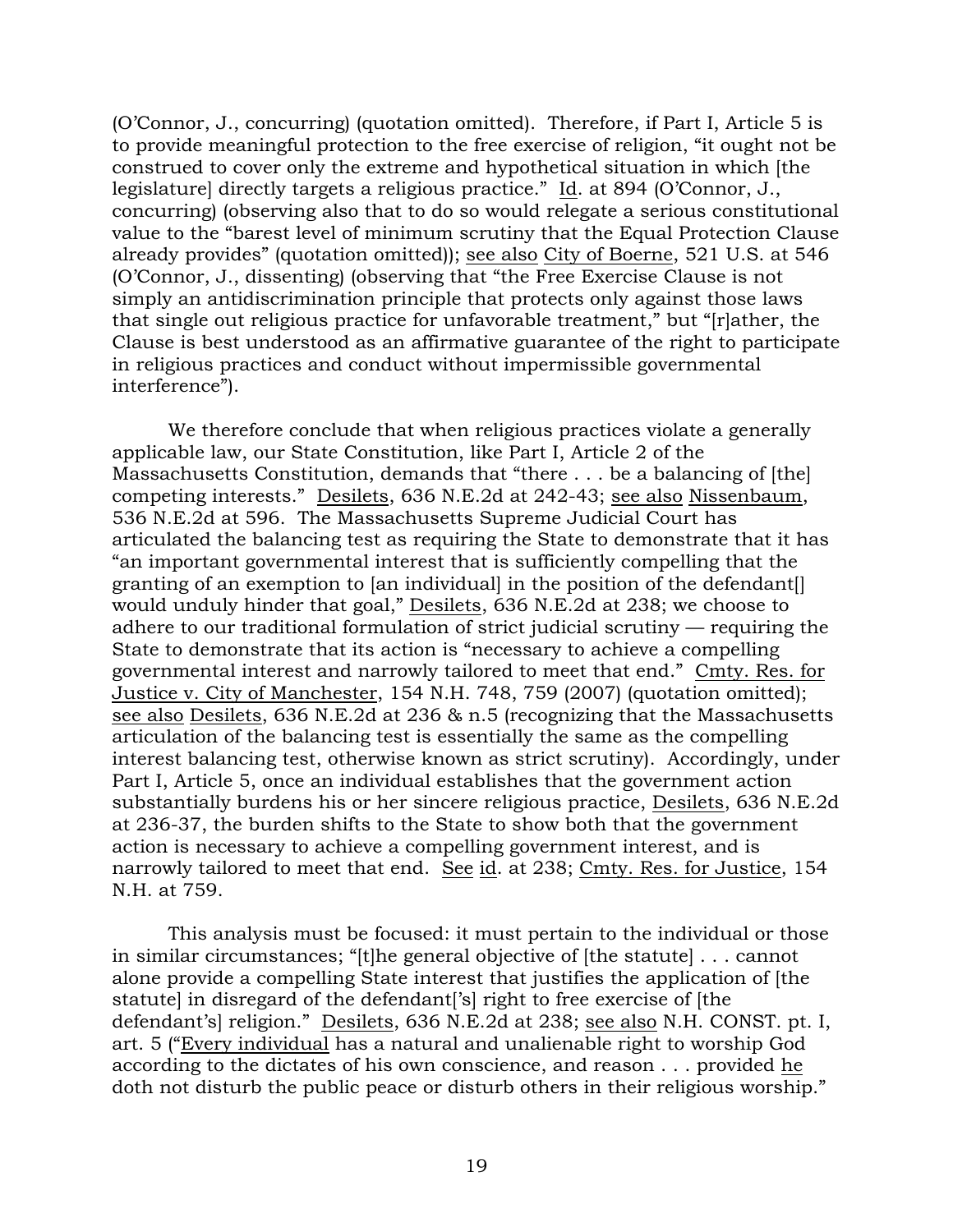(emphases added)); Gonzales, 546 U.S. at 423, 430-32 (explaining that, under RFRA, the "mere invocation" of a generalized interest in enforcement "cannot carry the day," and that the compelling interest test must be satisfied "through application of the challenged law 'to the person'—the particular claimant whose sincere exercise of religion is being substantially burdened" (quoting 42 U.S.C. § 2000bb-1(b)). In sum, we conclude that the compelling interest balancing test is the best "means for the courts to 'strike sensible balances between religious liberty and competing prior governmental interests." Gonzales, 546 U.S. at 439 (quoting 42 U.S.C. §§ 2000bb(a)(2), (5)) (brackets omitted).

The State contends that White and Cox mandate that we set a lower constitutional bar for evaluating government actions that burden the free exercise of religion than we set today. We disagree. In both White and Cox, the statutes at issue prohibited certain disruptive conduct only in certain designated places, and only if those participating in the conduct did not first obtain a license, permit, or other lawful permission. See White, 64 N.H. at 49; Cox, 91 N.H. at 138, 146. Accordingly, given the limited scope of the statutes at issue, and the fact that both statutes expressly provided that anyone could apply for and obtain a license, permit, or other lawful permission to engage in the conduct at issue, it is far from clear that either statute substantially burdened religious practices. Therefore, neither case would have triggered the application of the compelling interest balancing test pursuant to the "disturb the public peace" clause of Part I, Article 5. Further, White and Cox both predate the development of the modern tiers of judicial scrutiny, including strict scrutiny and its compelling interest standard. See Stephen A. Siegel, The Origin of the Compelling State Interest Test and Strict Scrutiny, 48 Am. J. Legal Hist. 355, 357-58 (2006); Roman Catholic Diocese of Brooklyn v. Cuomo, 592 U.S.  $\ldots$ ,  $\ldots$  (decided Nov. 25, 2020) (Gorsuch, J., concurring) (slip op. at 3) (observing, in a free exercise case in which the Court applied strict judicial scrutiny, that the analysis in a 1905 decision of the Court "pre-dated the modern tiers of scrutiny"). It is, therefore, not at all surprising that neither White nor Cox employs the tiered scrutiny terminology or analysis that courts use today. See generally Cmty. Res. for Justice, 154 N.H. at 758-62 (describing the development of tiered judicial scrutiny). Accordingly, neither case is in tension with our holding today, nor with our longstanding rule that we apply strict judicial scrutiny to government actions that impinge upon fundamental constitutional rights. See, e.g., In re Sandra H., 150 N.H. 634, 637-38 (2004) (observing, in an involuntary civil commitment case, that we apply "the most exacting scrutiny" when fundamental rights are impinged (quotation omitted)). And, here, there is no doubt that a fundamental constitutional right has been infringed. See N.H. CONST. pt. I, art. 5; Hale, 53 N.H. at 61.

In reaching this conclusion, we are not alone. Other state supreme courts have also concluded that their state constitutions provide greater protection for the free exercise of religion than does the Free Exercise Clause of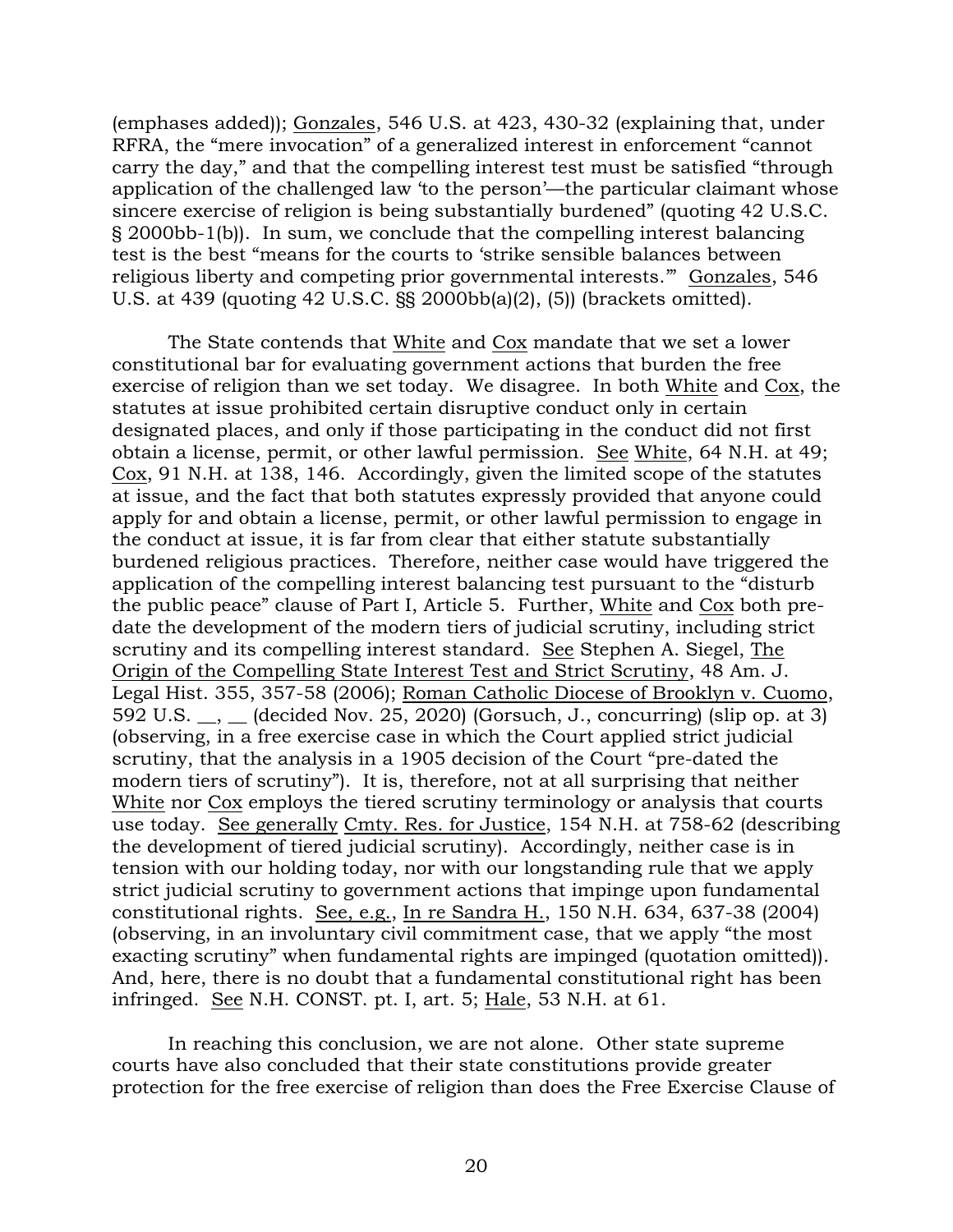the Federal Constitution. As explained earlier, the Massachusetts Supreme Judicial Court construed the Massachusetts Constitution to provide greater protection for the free exercise of religion than does the First Amendment. See Desilets, 636 N.E.2d at 235-36, 242-43. The Maine Supreme Judicial Court reached a similar conclusion with respect to its state constitution. See Rupert v. City of Portland, 605 A.2d 63, 65-66 (Me. 1992) (applying the compelling interest balancing test to free exercise of religion cases brought under the state constitution). Indeed, state supreme courts in several other states have construed their state constitutions to be more protective of religious liberty than the Federal Constitution. See, e.g., Swanner v. Anchorage Equal Rights Com'n, 874 P.2d 274, 280-81 (Alaska 1994); State v. Hershberger, 462 N.W.2d 393, 397 (Minn. 1990); Humphrey v. Lane, 728 N.E.2d 1039, 1044-45 (Ohio 2000); see also Gary S. Gildin, The Sanctity of Religious Liberty of Minority Faiths Under State Constitutions: Three Hypotheses, 6 U. Md. L.J. Race, Religion, Gender & Class 21, 31-32 & n.57 (2006) (observing that courts in several states "have interpreted their state constitutions to mandate application of the compelling interest/no less restrictive alternative test to laws that have the effect of limiting a sincere religious practice, even absent an untoward legislative purpose").

Finally, although we recognize that the application of the compelling interest balancing test may present practical challenges, we cannot "justif[y] the denial of constitutional rights simply because the protection of those rights require[s] special effort." Desilets, 636 N.E.2d at 240. The compelling state interest balancing test has proven to be a workable standard in free exercise cases. Not only does the United States Supreme Court apply the test under RFRA, see 42 U.S.C. § 2000bb; Gonzales, 546 U.S. at 423-24, it also does so in its First Amendment analysis in the event that it determines that the challenged laws "are not 'neutral' and of 'general applicability.'" Roman Catholic Diocese of Brooklyn, 592 U.S. at \_\_ (per curiam) (slip op. at 1-7) (emphasis added) (concluding that restrictions were not facially neutral, and ordering preliminary injunctive relief in case brought by religious institutions challenging restrictions placed on the size of religious gatherings due to the COVID-19 pandemic). Moreover, several states have enacted RFRA-like statutes mandating the application of the compelling interest balancing test. See, e.g., Conn. Gen. Stat. § 52-571b (2017); R.I. Gen. Laws § 42-80.1-3 (2006); see also Gildin, supra, at 31 & n.55. At least one state, Alabama, has amended its state constitution to so provide. See ALA. CONST. amend. 622; Gildin, supra, at 31 & n.56.

In conclusion, the trial court did not apply the compelling interest balancing test that Part I, Article 5 requires. Nor, understandably, did it make the factual findings necessary to determine whether, under the test, the defendant's possession and sacramental use of psilocyn and/or psilocybin mushrooms are protected under Part I, Article 5. We therefore vacate the trial